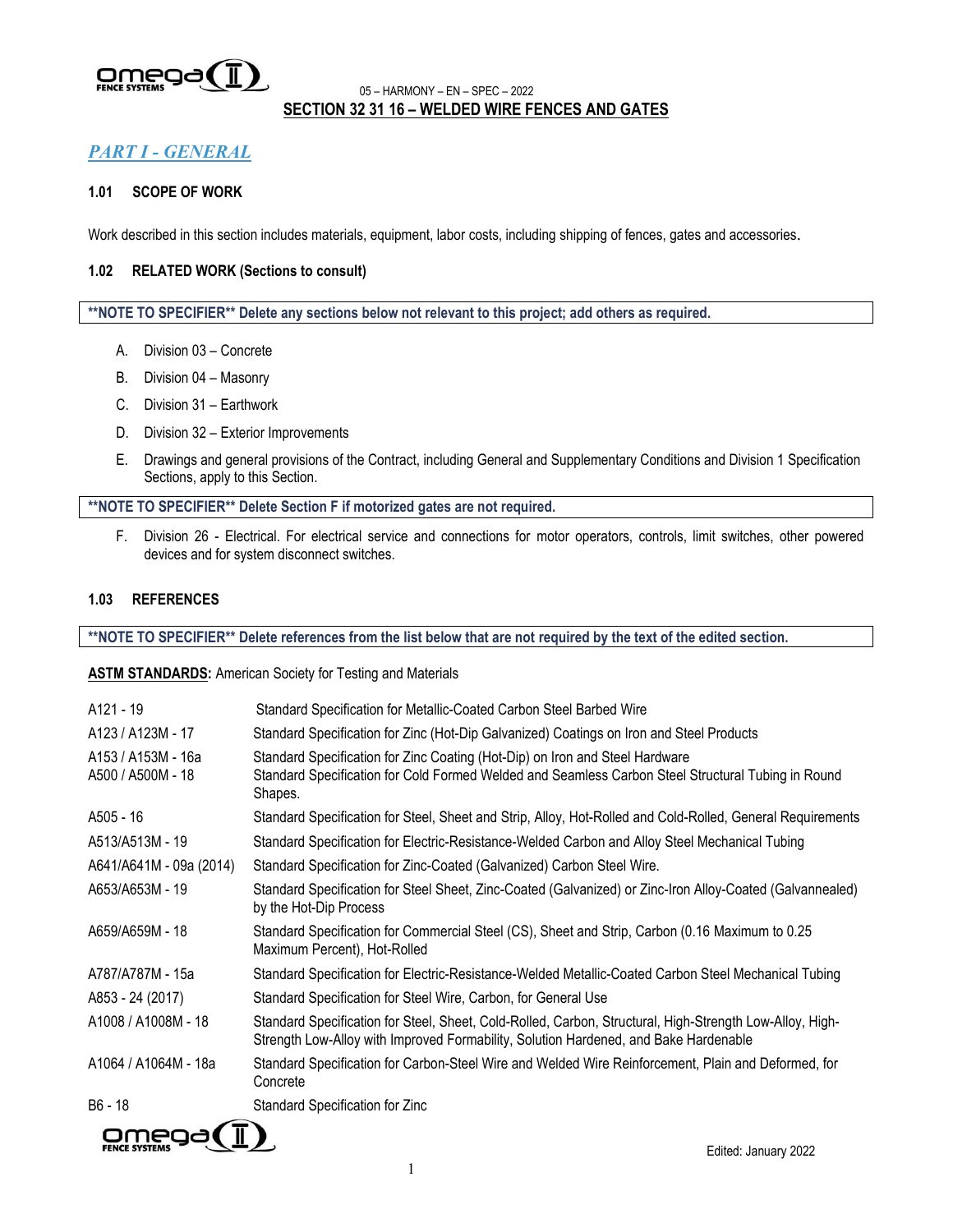# $Omega(T)$

| FENCE SYSTEMS                                        | 05 - HARMONY - EN - SPEC - 2022                                                                                                                                                                                                   |
|------------------------------------------------------|-----------------------------------------------------------------------------------------------------------------------------------------------------------------------------------------------------------------------------------|
| B22 - 14                                             | Standard Specification for Aluminum and Aluminum-Alloy Extruded Bars, Rods, Wire, Shapes and Tubes.                                                                                                                               |
| D2247 - 15                                           | Standard Practice for Testing Water Resistance of Coatings in 100% Relative Humidity.                                                                                                                                             |
| D2794 - 93 (2014)                                    | Standard Test Method for Resistance of Organic Coatings to the Effects of Rapid Deformation (Impact).                                                                                                                             |
| D3359 - 17                                           | Standard Test Methods for Measuring Adhesion by Tape.                                                                                                                                                                             |
| F626 - 14 (2019)                                     | <b>Standard Specification for Fence Fittings</b>                                                                                                                                                                                  |
| F900 - 11 (2017)                                     | Standard Specification for industrial and commercial swing gates.                                                                                                                                                                 |
| F934 - 96 (2017)                                     | Standard Specification for Standard Colors for Polymer-Coated Chain Link Fence Materials.                                                                                                                                         |
| F1043 - 18                                           | Standard Specification for Strength and Protective Coatings on Steel Industrial Chain Link Fence<br>Framework.                                                                                                                    |
| F1184 - 16                                           | Standard Specification for industrial and commercial horizontal slide gates.                                                                                                                                                      |
|                                                      | F2919 / F2919M - 12 (2018) Standard Specification for Welded Wire Mesh Fence Fabric (Metallic-Coated or Polymer Coated) with<br>Variable Mesh Patterns or Meshes Greater than 6 in <sup>2</sup> [3871 mm <sup>2</sup> ] in Panels |
| F2957 - 13(2019)e1                                   | Standard Specification for Ornamental Aluminum Fence Systems                                                                                                                                                                      |
| <b>CSA STANDARDS: Canadian Standards Association</b> |                                                                                                                                                                                                                                   |
| A23.1:19/A23.2:19                                    | Concrete Materials and Methods of Concrete Construction / Test Methods and Standard Practices for<br>Concrete                                                                                                                     |
| G164-18                                              | Hot Galvanization of Irregularly Shaped Articles.                                                                                                                                                                                 |
|                                                      | <b>CGSB STANDARDS: Canadian General Standards Board</b>                                                                                                                                                                           |
| CAN/CGSB-138.1-2019                                  | Fabric for Chain Link Fence                                                                                                                                                                                                       |
| CAN/CGSB-138.2-2019                                  | Steel Framework for Chain Link Fence                                                                                                                                                                                              |
| CAN/CGSB-138.3-2019                                  | Installation of Chain Link Fence                                                                                                                                                                                                  |

## **1.04 SUBMITTALS**

- A. Product Data: Material descriptions, dimension of individual components and profiles, and finishes for the following:
	- 1. Fence, gate posts, brackets, rails and fittings.

CAN/CGSB-138.4-2019 Gates for Chain Link Fence

2. Gates and hardware.

**\*\*NOTE TO SPECIFIER\*\* Sections 3 & 4 are for gate operators and motors for automatic gates. Add if needed, delete if not required.**

- 3. Gate operators, including operating instructions.
- 4. Motors: Show nameplate data, ratings, characteristics, and mounting arrangements.
- B. Shop Drawings: In accordance to Section 01 33 00 with six (6) copies:
	- 1. Show locations of fence, each gate, posts, rails, and details of gate swing direction, or other operation, hardware, and accessories.
	- 2. Indicate materials, dimensions, sizes, weights, and finishes of components.
	- 3. Include plans, elevations, sections, gate swing direction and other required installation and operational clearances, and details of post anchorage, attachment and bracing.
	- 4. Installation recommendations and instructions by manufacturer describing all details for a typical fence and gates.

**\*\*NOTE TO SPECIFIER\*\* Section 5 if for gate operators for automatic gates. Add if needed, delete if not required.**

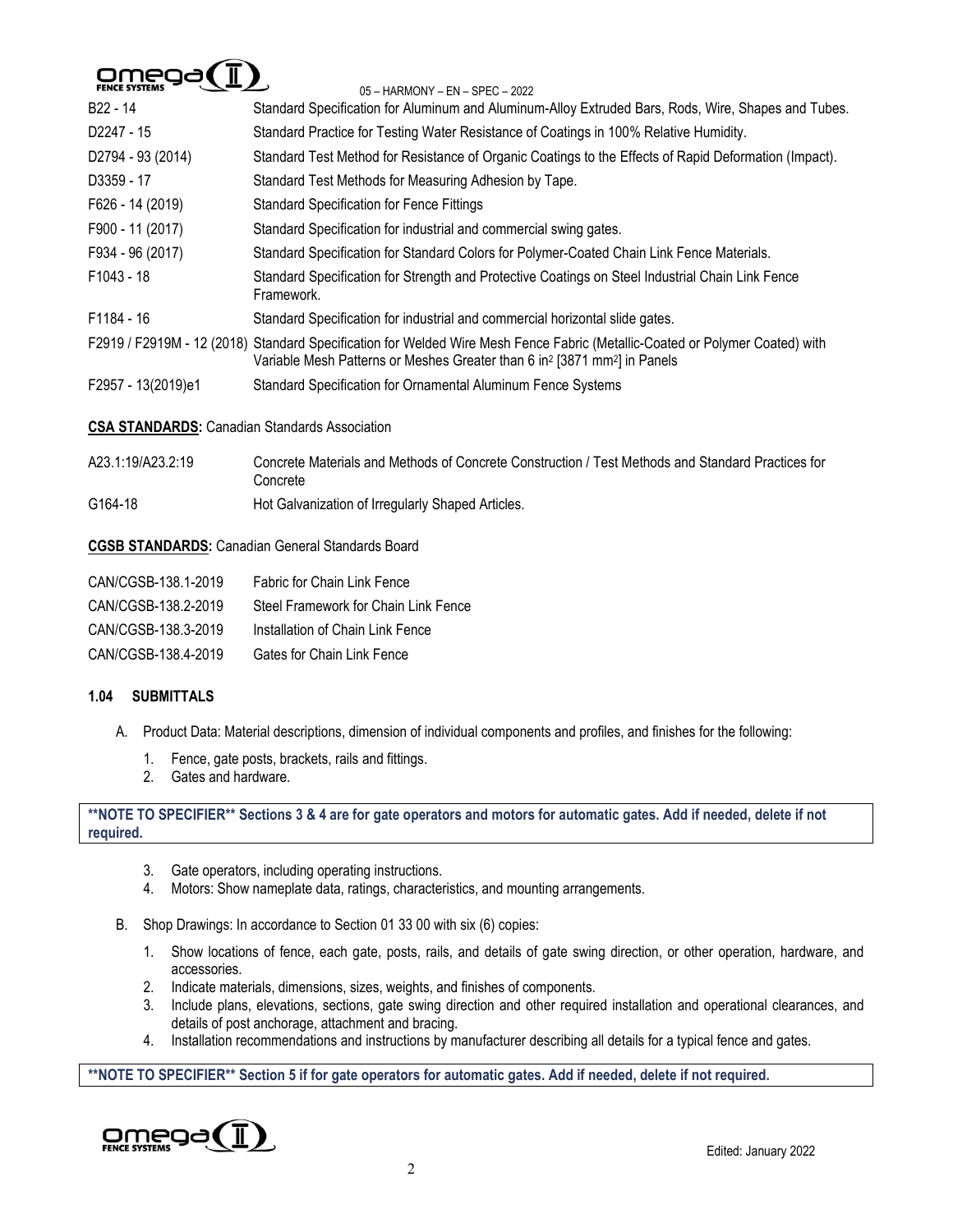

5. Gate Operator: Show locations and details for installing operator components, switches, and controls. Indicate motor size, electrical characteristics, drive arrangement, mounting, and grounding provisions.

## **\*\*NOTE TO SPECIFIER\*\* Section 6 is for wiring diagrams for automatic gates. Add if needed, delete if not required.**

6. Wiring Diagrams: Power and control wiring, communication features, and access control features. Differentiate between factory-installed and field-installed wiring and between components provided by fence manufacturer and those provided by sections.

**\*\*NOTE TO SPECIFIER\*\* Delete if not required. A Color sample available upon request**

- C. Verification Samples: For each finish product specified, two (2) samples, minimum size 6 in (150 mm) long, representing actual standard/optional color or color chips for custom color.
- D. Qualification Data: For firms and persons specified in "Quality Assurance" article to demonstrate their capabilities and experience. Include lists of completed projects with project names and addresses, names and addresses of architects and owners, and other information specified.
- E. Maintenance Data: Material Safety Data Sheet available upon request.

## **1.05 SUBSTITUTION OF PRODUCTS**

To enable all tenders to be judged equitably, they shall be based on the specified products in this document and shown on the drawings:

- A. The proposal for any substitute products must be attached to their tender separately, identifying the substitution product by its trade name along with any savings it may represent.
- B. Following the opening of the tender, only the substitutions proposed by the lowest bidder of the specified products will be considered.
- C. All substitutions approval requests shall be accompanied by manufacturing drawings and specifications, and they meet all specifications for design, size gauge of metal parts and fabrication.
- D. Each substitution sample must be presented to the owner/consultant within seven days following the opening of tenders. After this time, the bidder will be required to supply the original specified product.
- E. The owner/consultant reserves the right to grant or deny approval for proposed substitutions without prejudice to this right and the decision shall be final.
- F. Fencing products must be entirely interchangeable, if applicable, with already installed material.
- G. The above conditions apply to this section independently of any other clauses on the subject found in this document.

## **1.06 QUALITY ASSURANCE**

- A. Installer Qualifications: An experienced installer who has completed installations of fences and gates similar in material, design, and extent to those indicated for this project and whose work has resulted in construction with a record of successful in-service performance.
- B. Source Limitations for Fences and Gates: Obtain each color, grade, finish, type, and variety of components for fences and gates from one source with resources to provide fences and gates of consistent quality in appearance and physical properties.

**\*\*NOTE TO SPECIFIER\*\* For electric gates only. Add if needed, delete if not required.**

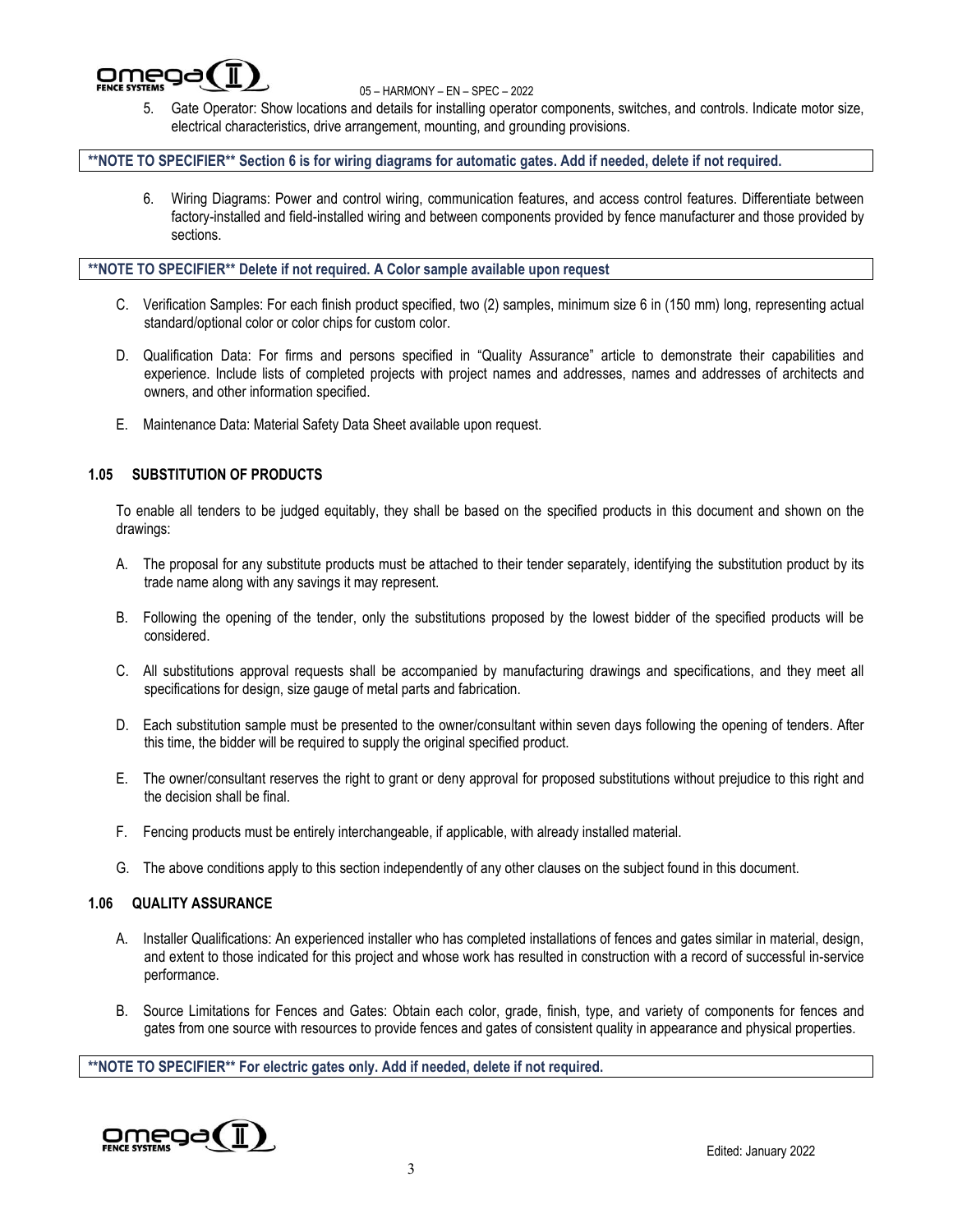

C. Electrical Components, Devices, and Accessories: Listed and labelled as defined in NFPA 70, Article 100, by a testing agency acceptable to authorities having jurisdiction, and marked for intended use.

## **\*\*NOTE TO SPECIFIER\*\* For electric gates only. Add if needed, delete if not required.**

D. UL Standard: Provide gate operators that comply with UL 325.

## **\*\*NOTE TO SPECIFIER\*\* Add if needed, delete if not required.**

- E. Emergency Access Requirements: Comply with requirements of authorities having jurisdiction for automatic gate operators serving as a required means of access.
	- 1. Coordinate with door hardware and site security requirements.
	- 2. Coordinate direction of entering and exiting traffic with life safety plans.

## **1.07 PROJECT CONDITIONS**

- A. Existing Utilities: Do not interrupt utilities serving facilities occupied by Owner or others unless permitted under the following conditions and then only after arranging to provide temporary utility services according to requirements indicated:
	- 1. Notify local utility making services before beginning work.
	- 2. Unless otherwise indicated in the general provisions of the contract, notify the Architect no less than two (2) days in advance of proposed utility interruptions.
	- 3. Do not proceed with utility interruptions without Architect's written permission.
- B. Field Measurements: Verify layout information for fences and gates shown on drawings in relation to property survey and existing structures. Verify dimensions by field measurements.

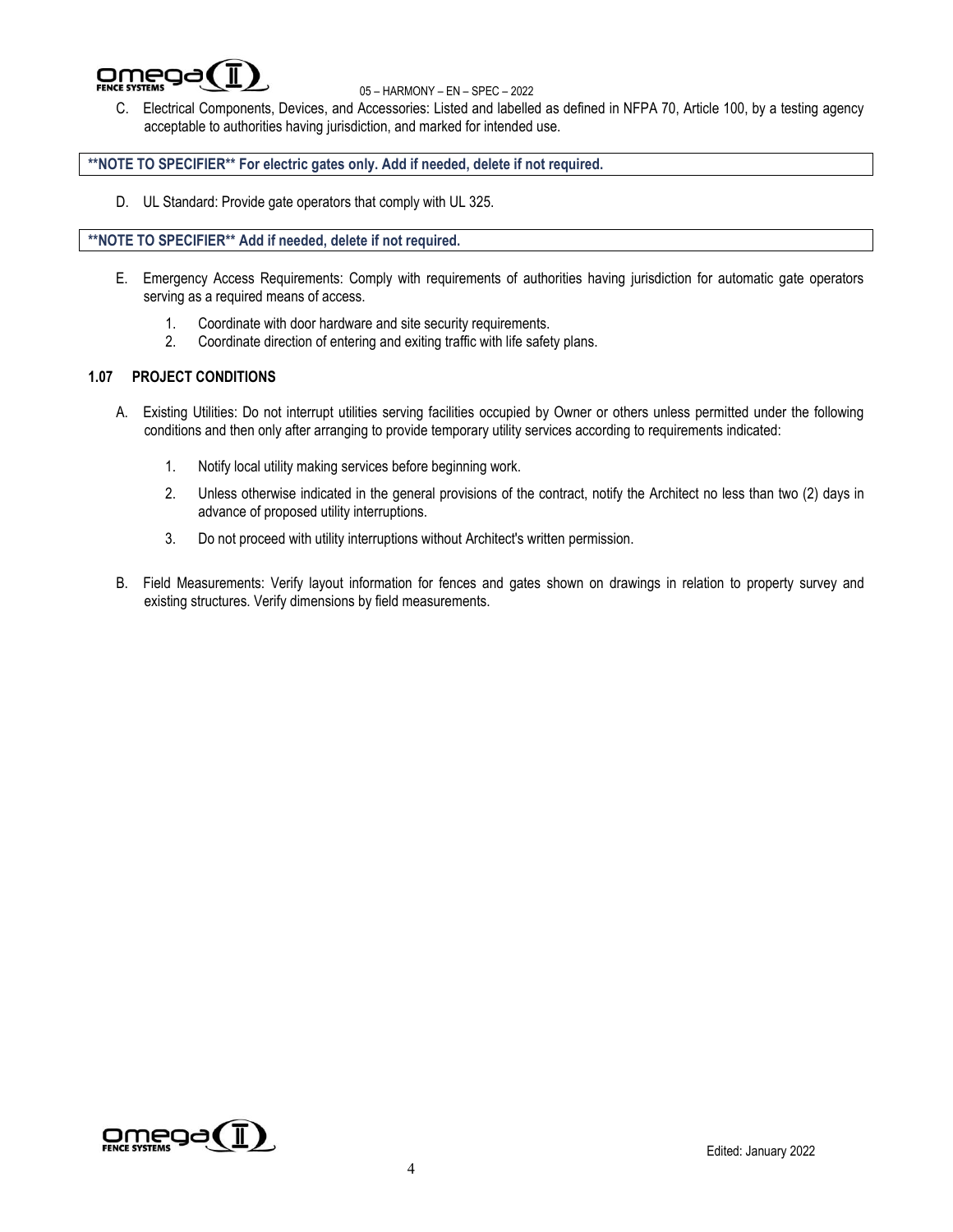

# *PART II - THE PRODUCT*

#### **2.01 MANUFACTURER**

#### **OMEGA II FENCE SYSTEMS ™**

A division of Metaltech - Omega Inc. 1735, St-Elzéar west Laval (Quebec), Canada H7L 3N6

Tel: 800-836-6342 / 450-686-9600 Fax: 450-681-5318 Email: [customerservice@omegatwo.com](mailto:customerservice@omegatwo.com) Web site: [www.omegatwo.com](http://www.omegatwo.com/)

**\*\*NOTE TO SPECIFIER\*\* Delete one of the following two paragraphs: Coordinate with requirements on product options and substitutions.**

- A. Substitutions: Not permitted.
- B. Requests for substitutions will be considered in accordance with provisions of Section 01 60 00 Product Requirement:
	- 1. All substitution approval requests shall be accompanied by manufacturing drawings and specifications, and they shall meet all specifications for design, size, gauge of metal parts, and fabrication.

**\*\*NOTE TO SPECIFIER\*\* Product is galvanized and finished with a polyester-coated finish. Add id needed, delete if not required.**

#### **2.02 COATINGS**

- A. Zinc coating:
	- 1. Wire meshes are coated with 0.5 oz/ft<sup>2</sup> (150 g/m<sup>2</sup>) zinc in conformity with ASTM A641 Class 1.
	- 2. Square fence posts, swing gate frame and posts:

**\*\*NOTE TO SPECIFIER\*\* Select according to square tube thickness. Delete if not required.**

- a. Thickness of 11GA (0.120 in or 3.0 mm) or less: Zinc coated (pre-galvanized process) with a minimum of 0.9 oz/ft2 (275 g/m2) as per ASTM A653 Grade 90.
- b. Thickness over 1/8 in (3.2 mm): Coated with a minimum of 2.3 oz/ft<sup>2</sup> (705 g/m<sup>2</sup>) zinc (hot-dip galvanizing) in conformity with ASTM A123 Grade 100.
- B. Polyester Coating:

Polyester coating to be minimum 4 mils applied by an electrostatic process. Coating shall cover all surfaces of the wire and post sections. Coating shall be capable of withstanding the following tests:

- 1. Mechanical adhesion test as per ASTM D3359 Method B.
- 2. Shock resistance tests as per ASTM D2794.
- 3. Salt spray testing with a minimum of 1 000 hours without red rust appearance, as per ASTM B117.
- 4. Humidity resistance in a weather meter chamber as per ASTM D2247.
- 5. Exposure to ultraviolet light with exposure of 1 000 hours using apparatus Type E and 63°C as per ASTM D1499.
- C. Polyester Surface Coating Colors:

**\*\*NOTE TO SPECIFIER\*\* Select one: standard black or optional color coating below. Delete options not required. See Omega II Fence Systems' website - or [color chart as per a RAL code].**

- 1. Standard Coating: Black, RAL 9004 (30% Gloss).
- 2. Gloss Coating: Signal white, RAL 9003 (85%-90% Gloss).
- 3. Gloss Coating: Silver grey, RAL 7001 (85%-90% Gloss).
- 4. Gloss Coating: Basalt grey, RAL 7012 (85%-90% Gloss).

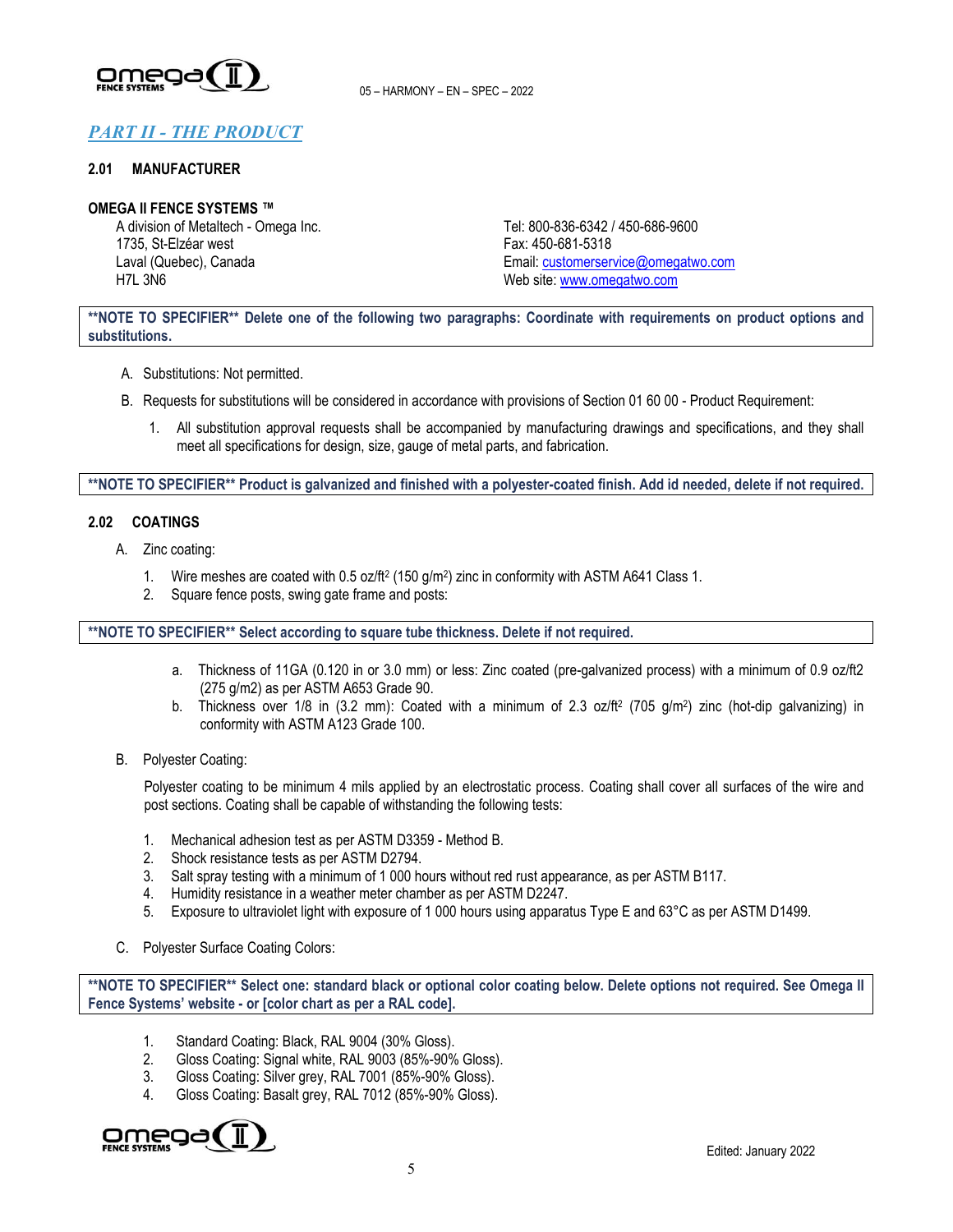

- 5. Gloss Coating: Fir green, RAL 6009 (85%-90% Gloss).
- 6. Gloss Coating: Chocolate brown, RAL 8017 (55%-60% Gloss).
- 7. Gloss Coating: Signal red, RAL 3001 (85%-90% Gloss).
- 8. Gloss Coating: Taupe brown. (50%-60% Gloss).
- 9. Textured Coating: Signal yellow, RAL 1003 (85%-90% Gloss).
- 10. Textured Coating: Sapphire blue, RAL 5003 (50%-60% Gloss).
- 11. Metallic Coating: Silver (85%-90% Gloss).
- 12. Metallic Coating: Silver vein (85%-90% Gloss).
- 13. Metallic Coating: Copper vein (85%-90% Gloss).
- 14. Corten Steel Look: Rust (± 6 months).
- 15. Corten Steel Look: Dark Rust  $(\pm 2 \text{ years})$ .
- 16. Custom Coating: [\_\_\_\_] [Match RAL \_\_\_] [Gloss \_\_\_].
- 17. Custom Coating: Color Match [Provide metal color sample].

## **2.03 MATERIALS**

#### **2.03.1 MODEL "HARMONY" FENCE AND ACCESSORIES**

**\*\* NOTE TO SPECIFIER \*\*Select desired nominal panel height. Customized dimensions available upon request.**

#### A. **Panel Height:**

- 1. 4-foot-high nominal panels: 50-3/4 in (1 289 mm).
- 2. 6-foot-high nominal panels: 74-3/8 in (1 889 mm).

#### B. **Model "HARMONY" – Steel Mesh Fence Panels:**

- 1. 92-3/4 in (2 356 mm) wide, welded by one folded vertical wire of 6 gauge (0.192 in or 4.9 mm) placed between two horizontal wires of 4 gauge (0.225 in or 5.72 mm) to form rectangles 1-15/16 x 7-7/8 in (50.0 x 200.0 mm).
- 2. Cold rolled annealed wire made of AISI Grade 1018 steel with tensile strength of at least 75 000 psi (515 Mpa) in accordance with ASTM A853.
- 3. The two last horizontal wires at the top edge of the panel are welded with a curved shape and spaced at 2 in (50.8 mm) between wires.
- 4. The lower curved wire starts at 3-1/2 inches (88.9 mm) from the last horizontal wire each end of the panel.
- 5. All the vertical wires on the top of the panel are bended thereby creating an arrow shape and shall exceed 3.5 inches (88.9 mm) from the last curved horizontal wire.
- 6. The vertical wires on the bottom of panel are cut flush.
- 7. Panels shall have the following number of folds based on the panel nominal height:

**\*\* NOTE TO SPECIFIER \*\*Select height and number of folds to match above section. Delete options not required.**

- a. 4-foot-high nominal panels: 2 folds.
- b. 6-foot-high nominal panels: 3 folds.
- 8. Panel camber may not exceed 0.094 in (2.5 mm).

#### C. **Square Posts:**

Cold rolled 1008 grade steel to meet ASTM A500 and ASTM A787 and the following maximum horizontal loads, length as required for installation type:

The length of the posts is minimum 36 in (914 mm) more than the actual height of the fence for installation in the ground depending on local land code requirements (frost line).

1. Installation

**\*\* NOTE TO SPECIFIER \*\* Select installation type. Delete option not required.**

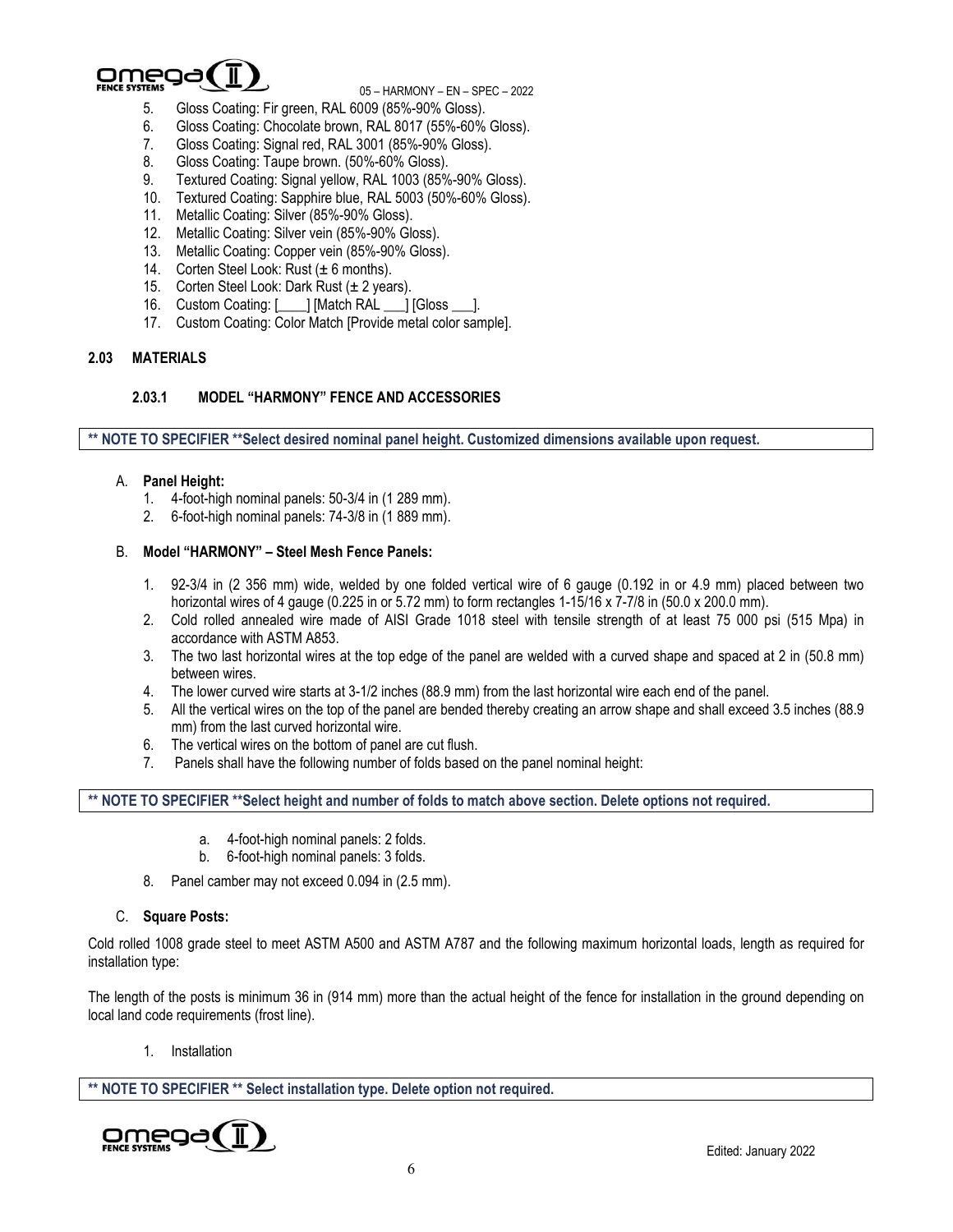

- a. In ground, post length as required for local frost line requirements
- b. Surface mounted, flanged
- c. Custom

**\*\* NOTE TO SPECIFIER \*\*Select Post Size based on the panel height. Delete options not required.**

- 2. Post Size
	- a. For 4-foot-high nominal panels

**\*\* NOTE TO SPECIFIER \*\* Select one the following 4-foot-high nominal panels. Delete options not required.**

| Post Size                       | Gauge                | Maximum horizontal load |
|---------------------------------|----------------------|-------------------------|
|                                 | $16(1.6 \text{ mm})$ | 329 pounds (1 463 N)    |
| 2 in x 2 in (50.8 mm x 50.8 mm) | $11(3.0 \text{ mm})$ | 578 pounds (2 571 N)    |

b. For 6-foot-high nominal panels

**\*\* NOTE TO SPECIFIER \*\* Select one the following for 6-foot-high nominal panels. Delete options not required.**

| Post Size                       | Gauge                | Maximum horizontal load |
|---------------------------------|----------------------|-------------------------|
| 3 in x 3 in (76.2 mm x 76.2 mm) | $11(3.0 \text{ mm})$ | 922 pounds (4 101 N)    |

#### D. **Post Brackets:**

**\*\* NOTE TO SPECIFIER \*\* Select Bracket Type. Delete option not required.**

- 1. Universal Collar Bracket Kit: Universal bracket for standard use on line or end posts. Includes the following: 14 gauge (1.9 mm) steel collar and wire retaining plate  $1/4$  in x 1 in (6.4 mm x 25.4 mm), nut, washer and carriage bolt 5/16 in x 1-1/2 in (7.9 mm x 38.1 mm), all galvanized steel.
	- a. For 90º turn, use the same bracket
	- b. For different angles, used the "Universal collar angle brackets".

**\*\* NOTE TO SPECIFIER \*\* Select number of brackets based on panel height. Delete options not required.**

- c. For 4-foot-high nominal panels: Provide 4 brackets per panel.
- d. For 6-foot-high nominal panels: Provide 6 brackets per panel.
- 2. Spider Universal Bracket Kit: Universal bracket for face-mount installation on straight run or internal 90º corner. Designed for installation on 2 in (50.8 mm) and larger studs and consists of the following components: bent steel (3.2 mm thick x 47.6 mm wide x 25.4 mm) and a self-piercing steel screw (Ø 5.5 mm x 38.1 mm length).

## **\*\* NOTE TO SPECIFIER \*\* Select number of brackets based on panel height. Delete options not required.**

- a. For 4-foot-high nominal panels: Provide 4 brackets per post.
- b. For 6-foot-high nominal panels: Provide 6 brackets per post.
- 3. The Special Panel Fitting SPF: Enables a panel to be fastened to any vertical or horizontal surface, such as a steel, concrete beam or a wood post. All hot dip galvanized. When wanting to fasten the panel to something other than a post, [use one or more] of the (3) different models described below:

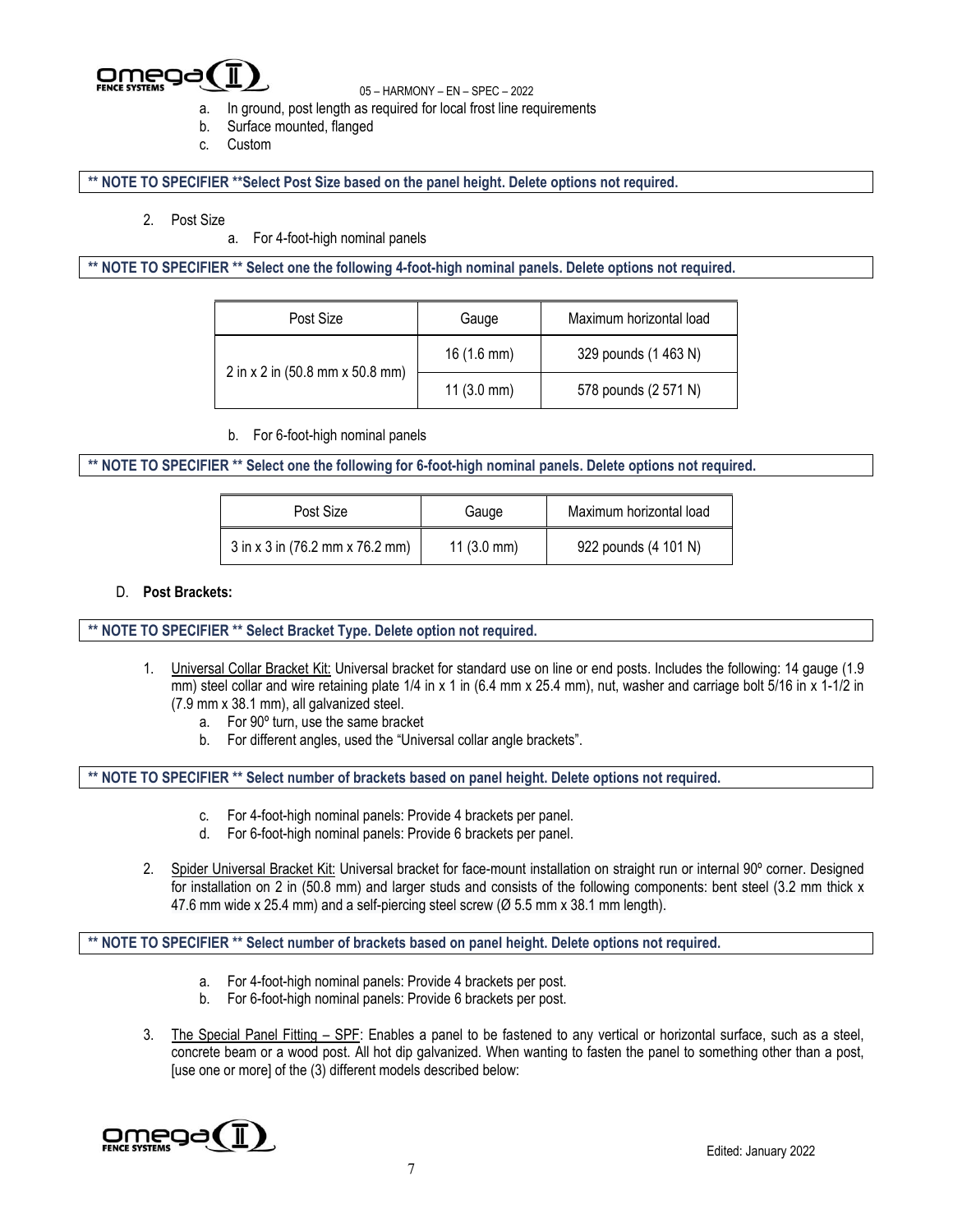

## **\*\* NOTE TO SPECIFIER \*\* Select type. Delete options not required.**

- a. The **SPF-W Kit**: For mounting on a vertical surface, consists of an L-shaped slotted plate, which accommodates a 1-3/4 in (44.5 mm) vertical adjustment and a retaining plate that hold two (2) vertical wires when bolted together.
- b. The **SPF-C Kit**: For horizontal surfaces, uses the same "L" shaped slotted plate and two (2) wire retaining plates.
- c. The **SPF-P Kit**: Connects two (2) panels together.
- d. The **SPF-A Kit**: For wall mount installation or posts 3 in (76.2 mm) and larger.

#### E. **Post caps**:

#### **\*\* NOTE TO SPECIFIER \*\* Select type. Delete options not required.**

- 1. Aluminum alloy: For dimension posts 2 in x 2 in  $(50.8 \text{ mm} \times 50.8 \text{ mm})$ , 3 in x 3 in  $(76.2 \text{ mm} \times 76.2 \text{ mm})$  and 4 in x 4 in (101.6 mm x 101.6 mm).
- 2. Galvanized steel: For larger dimensions.
- F. **Polyester powder coating**: (See article 2.02B).
- G. **Concrete**: (See article 3.05B)

**NOTE TO SPECIFIER \*\* Select barbed wire spacing and type. Delete if barbed wire not required.**

- H. **Barbed wire:** Zinc or aluminum coated steel wire, double strand, 12 gauge (2.6 mm), twisted line wire with 4-point barbs, spaced approximately (choose one) 3 in or 5 in (76.2 mm or 127.0 mm) conforming to ASTM A121.
- I. **Barbed wire supporting arms:** Pressed steel arms with provisions for attaching three (3) rows of barbed wire. Arms shall withstand 250 lb (113 kg) downward pull at outermost end of arm without failure. Arms are fastened to the posts.
- J. **"V" shaped barbed wire supporting arms**: Pressed steel arms at both sides, with provisions for attaching six (6) rows of barbed wire. Arms shall withstand 250 lb (113 kg) downward pull at outermost end of arm without failure. Arms are fastened to the posts.

**NOTE TO SPECIFIER \*\* Delete if overhang extension is not required. Larger dimensions are available on request.**

K. **Option: Overhang:** The 45° extension has the same dimensions as the post 2 in x 2 in or 3 in x 3 in (50.8 mm x 50.8 mm or 76.2 mm x 76.2 mm) and measuring a minimum 18 in (460 mm) length. They are welded at the end of the square post by forming an angle of 45º and provided with two (2) kits of fasteners to receive a panel of 16 in (420 mm).

## **2.03.2 SINGLE / DOUBLE SWING GATES**

A. **Configuration:**

**NOTE TO SPECIFIER \*\* Select single, double, or as shown on the drawings if more than one type. Delete options not required.**

- 1. Single swing.
- 2. Double swing.
- 3. Swing as shown on Drawings.
- B. **Gate Frames:**

**\*\* NOTE TO SPECIFIER \*\* Select for gates at most 7 ft (2 134 mm) high. Delete if not required.**

1. Two (2) 1-1/2 in x 1-1/2 in (38.1 mm x 38.1 mm) horizontal tubes and two (2) 2 in x 2 in (50.8 x 50.8 mm) vertical tubes, all 16 gauge (1.6 mm) tubes, welded at intersections to create a rigid frame, in accordance with ASTM F900.

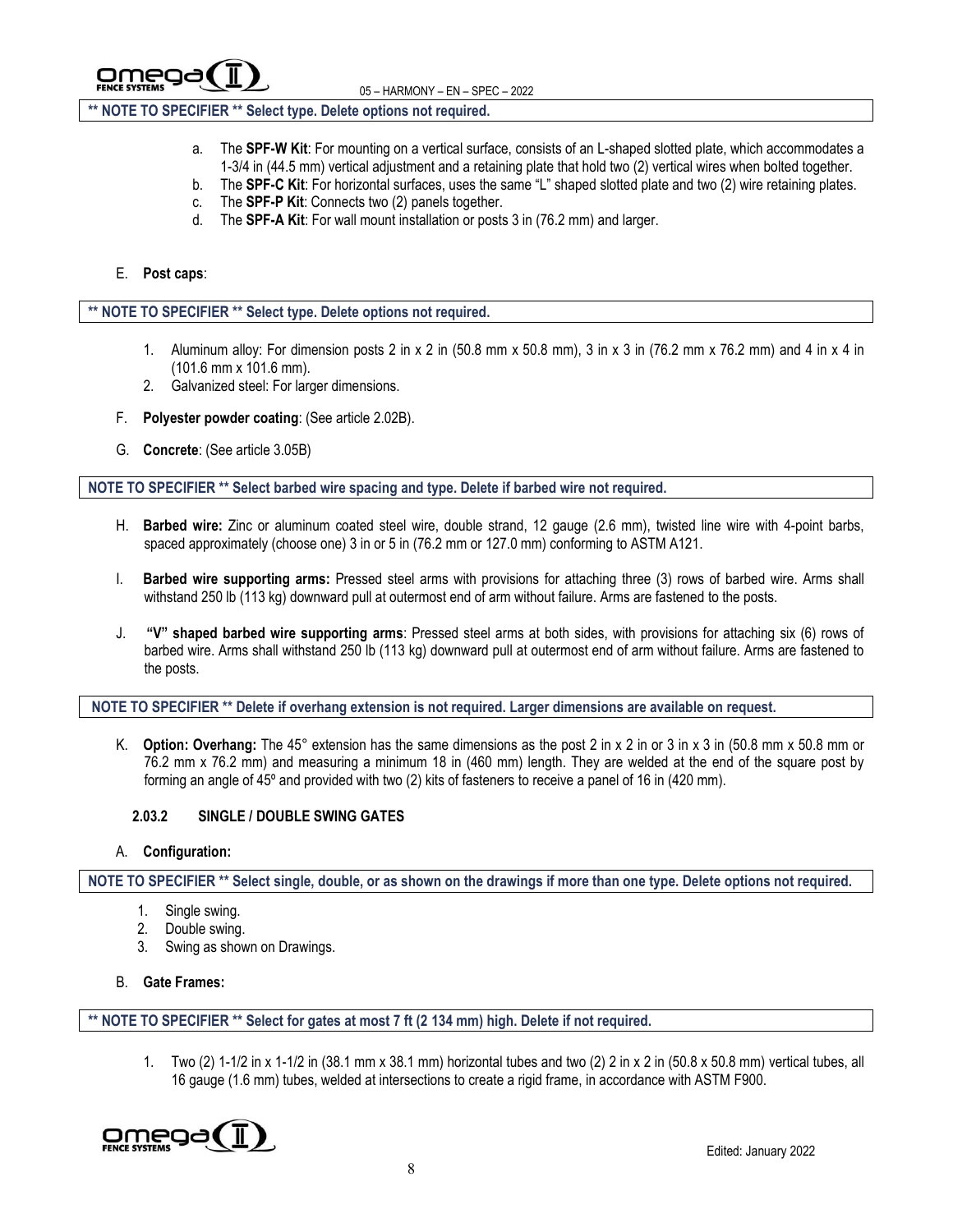omea

<sup>05</sup> – HARMONY – EN – SPEC – <sup>2022</sup>

**\*\* NOTE TO SPECIFIER \*\* Select for gates over 7 ft (2 134 mm) high. Delete if not required.**

2. Two (2) 16 gauge (1.6 mm) 1-1/2 in x 1-1/2 in (38.1 mm x 38.1 mm) horizontal tubes and two (2) 11 gauge (3.0 mm) 2 in x 2 in (50.8 mm x 50.8 mm) vertical tubes, welded at intersections to create a rigid frame, in accordance with ASTM F900.

**\*\* NOTE TO SPECIFIER \*\* Select for gates over 96-3/4 in (2 457 mm) wide. Delete if not required.**

3. Provide one (1) additional 16 gauge (1.6 mm) 1-1/2 in x 1-1/2 in (38.1 mm x 38.1 mm) vertical square tube for the first 96- 3/4 in (2 457 mm) in width and one (1) for each subsequent 92-3/4 in (2 356 mm) increments.

**\*\* NOTE TO SPECIFIER \*\* Select for gates over 19 ft (5 791 mm) wide. Delete if not required.**

- 4. Tubes are substituted for 11 gauge (3.0 mm) square tubes.
- C. **Gate Posts:**

Cold rolled from 1008 grade steel to meet ASTM A500 and ASTM A787. Posts are to include cap and SPF-W Kit for adjacent panel mounting. Length as required for installation type:

**\*\* NOTE TO SPECIFIER \*\* Select post installation type. Delete option not required.**

- 1. Installation:
	- a. In ground, post length as required for local frost line requirements
	- b. Surface mounted, flanged

**\*\* NOTE TO SPECIFIER \*\* Select post size based on panel and opening dimensions. Delete options not required.**

- 2. Post Size:
	- a. For fences with 4-foot-high nominal panels:

**\*\* NOTE TO SPECIFIER \*\* For fences with 4-foot-high nominal panels. Delete option not required.**

| <b>Opening Dimension</b> | <b>Post Size</b>                                    |
|--------------------------|-----------------------------------------------------|
| 3 ft to 11 ft            | 3 in x 3 in (76.2 mm x 76.2 mm) 11 gauge (3.0 mm)   |
| $>$ 11 ft to 16 ft       | 4 in x 4 in (101.6 mm x 101.6 mm) 11 gauge (3.0 mm) |
| $>$ 16 ft to 19 ft       | 6 in x 6 in (152.4 mm x 152.4 mm) 3/16 in (4.8 mm)  |

b. For fences with 6-foot-high nominal panels:

**\*\* NOTE TO SPECIFIER \*\* For fences with 6-foot-high nominal panels. Delete options not required.**

| <b>Opening Dimension</b> | <b>Post Size</b>                                    |
|--------------------------|-----------------------------------------------------|
| 3 ft to 8 ft             | 3 in x 3 in (76.2 mm x 76.2 mm) 11 gauge (3.0 mm)   |
| $> 8$ ft to 11 ft        | 4 in x 4 in (101.6 mm x 101.6 mm) 11 gauge (3.0 mm) |
| $>$ 11 ft to 19 ft       | 6 in x 6 in (152.4 mm x 152.4 mm) 3/16 in (4.8 mm)  |

## D. **Gate Hardware:**

- 1. Standard Hardware: Hot-dip galvanized steel in conformity with ASTM F900, sized to assure proper gate operation. Nonmoving parts shall be powder coated.
	- a. Hinge: Structurally designed to support all gates without deformation during opening and closing.

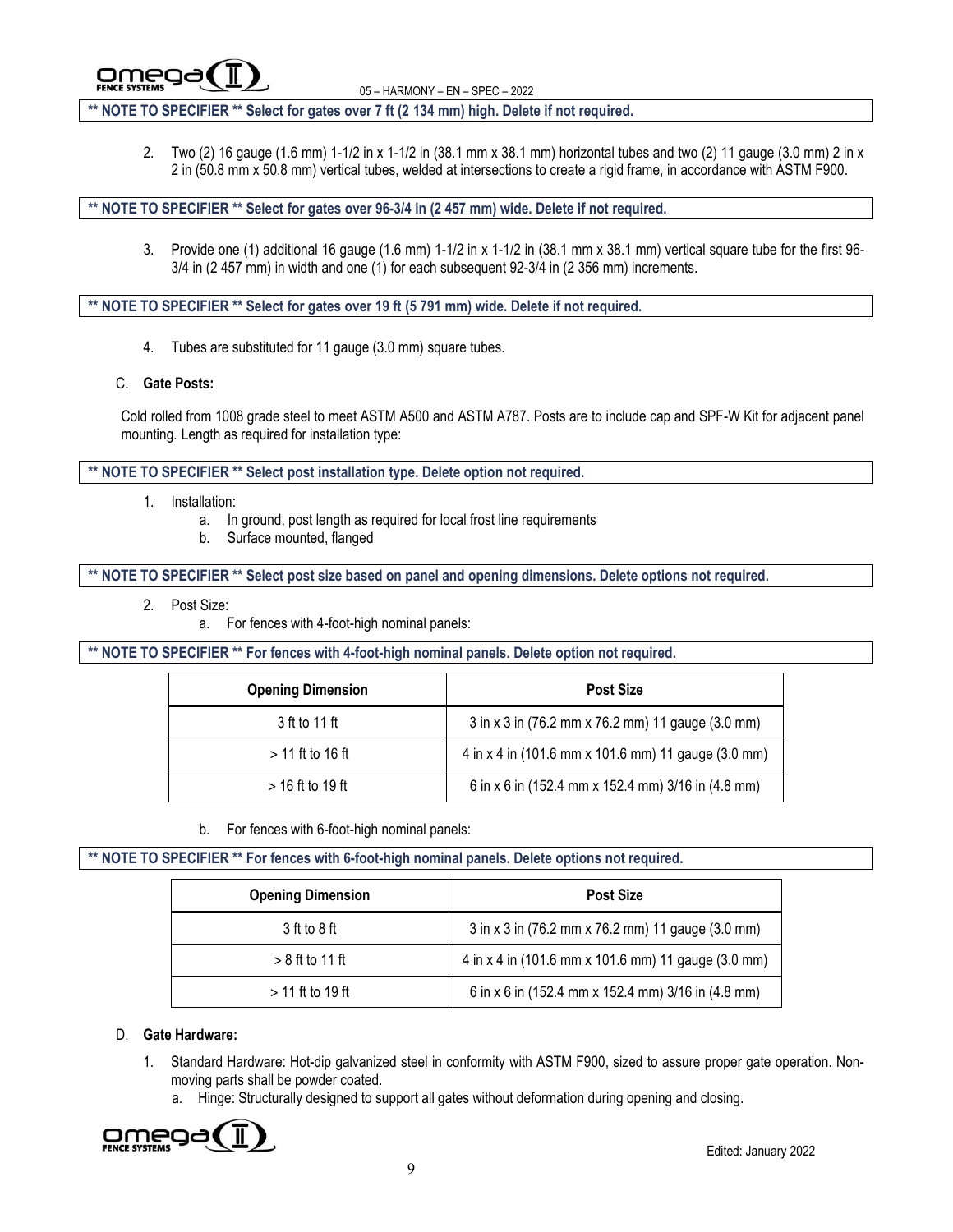

- b. Latch: Clamp-on gravity system that is self latching. Includes the following:
	- Self-locking Device: With padlock eyes as an integral part of latch.

## **\*\* NOTE TO SPECIFIER \*\* Include for double gates. Delete if not required.**

- 2. Additional Hardware for Double Gates:
	- a. Drop bar: Secure one gate in closed position, with stop pipe to engage the center drop rod.

## **\*\* NOTE TO SPECIFIER \*\* Optional hardware. Delete options not required.**

- 3. Optional Hardware:
	- a. Spring Hinge: For self-closing gate mechanism. [Replace Standard Hinge]
	- b. Panic Bar and Plate: (Dorex 8500). For quick unlocking during an emergency. [Replace Standard Latch]
	- c. Double Gate Keyed Lock: LOCINOX (LAKQ U2) with double levers, both sides of gate. [Replace Standard Latch]
	- d. Kick Plate: To prevent marring of the door by shoe marks.
	- e. Other: [Insert brand and model of optional hardware required]
- E. **Polyester Coating:** (See article 2.02B)
- F. **Concrete:** (See article 3.05)

## **2.03.3 CANTILEVER GATES**

**Omega II cantilever slide gates** shall be fabricated in accordance with ASTM F1184 Class 2 as well as F2200 when gate is automated. Gate frame members are all made of aluminum extrusions 6061-T6 following ASTM B221. Each gate frame consists of a top track, a bottom track, vertical uprights and diagonal braces. Components shall be welded together forming a rigid one-piece frame integrating the top and bottom track. Vertical uprights shall be positioned on the gate frame, up to approximately 8 ft (2 438 mm) apart and dividing the opening section of the frame into equal sections as well as the tail section, each opening section will be reinforced with one (1) diagonal brace and each tail section will be cross braced using two (2) diagonal braces.

Each gate has an overall length equal to 1.5x its single opening (opening and overhang). An additional distance equal to the gate single opening length must be kept unobstructed to one side of the single cantilevered gate for opening functionality (also applies to double cantilevered gates). Therefore, an entire distance equal to 2.5x the gate single opening is required in total for each gate to allow opening and closing functionality.

A. Gate Posts: Gate posts shall be 4 in (101.6 mm) hot-dipped galvanized steel square sections. Pipe shall have a minimum 1.8 oz/ft<sup>2</sup> (549 g/m<sup>2</sup>) zinc coating meeting ASTM F1234. The steel shall meet requirements of ASTM A500, Grade B with a minimum yield strength of 40 000 psi (276 MPa). The length of the posts is minimum 36 in (914 mm) more than the actual height of the fence for installation in the ground depending on local land code requirements (frost line).

**\*\* NOTE TO SPECIFIER \*\* Select single or double cantilevered gates and tracks. Delete options not required.**

- 1. Single cantilevered gate:
	- a. Single track: 1 latch post and 2 support posts.
	- b. Double track: 1 latch post and 4 support posts.
- 2. Double cantilevered gates:
	- a. Single track: 4 support posts.
	- b. Double track: 8 support posts.

**\*\* NOTE TO SPECIFIER \*\* For gates over 26 ft (7 925 mm) of gate single opening. Delete if not required.**

B. Gates over 26 ft (7 925 mm) in gate single opening: Shipped in two (2) parts and field spliced with special attachments provided by manufacturer.

**\*\* NOTE TO SPECIFIER \*\* For double cantilevered gates, the dimensions of each of the two (2) doors follow the same dimensions as the single cantilevered gate (see 2.03.3C below), be considered twice in order to represent the bi-parting. Delete options not required.**

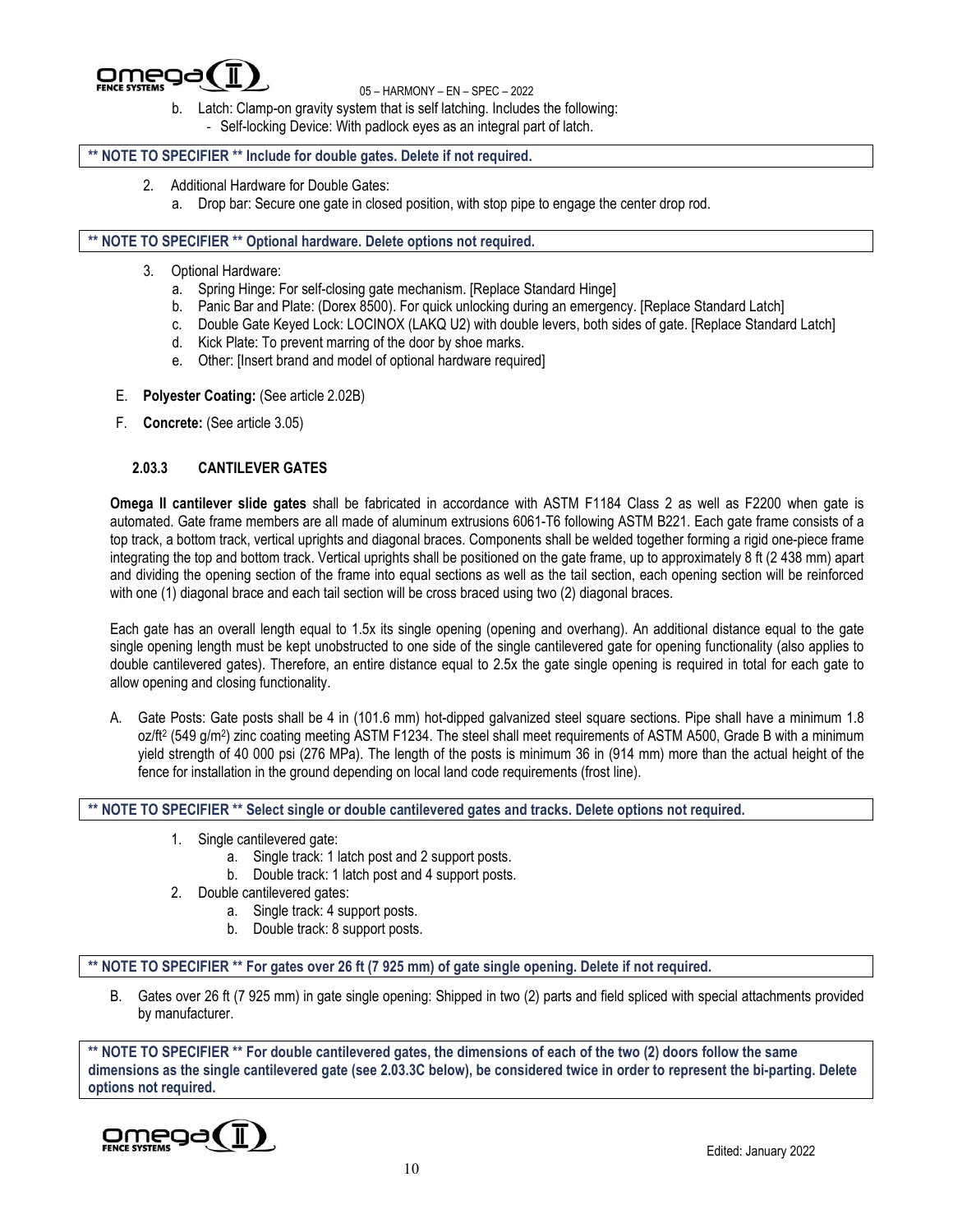

## C. Gate Single Openings:

**\*\* NOTE TO SPECIFIER \*\* For gates up to 26 ft (7 925 mm) of gate single opening. Delete options not required.**

1. Gates having 26 ft (7 925 mm) of opening or less include: two (2) truck assemblies with their support brackets, one (1) gate latch (if manually operated), one (1) gate catch, bottom stabilizing brackets and all hardware needed for installation.

| Gate single opening | Overhang length         | Overall length    |
|---------------------|-------------------------|-------------------|
| 4 ft (1 219 mm)     | 2 ft $(609 \text{ mm})$ | 6 ft (1 828 mm)   |
| 8 ft (2 438 mm)     | 4 ft (1 219 mm)         | 12 ft (3 657 mm)  |
| 16 ft (4 876 mm)    | 8 ft (2 438 mm)         | 24 ft (7 315 mm)  |
| 24 ft (7 315 mm)    | 12 ft (3 657 mm)        | 36 ft (10 972 mm) |

#### \*\* NOTE TO SPECIFIER \*\* For over 26 ft (7 925 mm) up to 30 ft (9 144 mm) of gate single opening. Delete options not required.

2. Gates over 26 ft (7 925 mm) up to 30 ft (9 144 mm) in single opening shall be shipped in two (2) parts, field spliced with special attachments provided by manufacturer and include: two (2) truck assemblies with their support brackets, one (1) gate latch (if manually operated), one (1) gate catch, bottom stabilizing brackets and all hardware needed for installation.

| Gate single opening | Overhang length  | Overall length    |
|---------------------|------------------|-------------------|
| 30 ft (9 144 mm)    | 15 ft (4 572 mm) | 45 ft (13 716 mm) |

#### \*\* NOTE TO SPECIFIER \*\* For 30 ft (9 144 mm) up to 38 ft and 10 in (11 836 mm) of gate single opening. Delete options not **required.**

3. For gate openings over 30 ft (9 144 mm) up to 38 ft and 10 in (11 836 mm), top track is replaced with a double top track. Double top track also requires additional truck assemblies, bracket systems and hardware.

| Gate single opening | Overhang length    | Overall length      |
|---------------------|--------------------|---------------------|
| 31 ft (9 448 mm)    | 15.5 ft (4 724 mm) | 46.5 ft (14 173 mm) |
| 40 ft (12 192 mm)   | 20 ft (6 096 mm)   | 60 ft (18 288 mm)   |

- D. Mesh section: Panels will be sized for the fence sections of the gate opening, put in place and secured using proper brackets and hardware (See article 2.03.1B).
- E. Vertical Uprights are 2 in x 2 in (50.8 mm x 50.8 mm) 6061-T6 aluminum square extrusion. Their number and position will be determined by the opening.
- F. Bracing will be done with 1 in x 2 in (25.4 mm x 50.8 mm) 6061-T6 aluminum rectangular extrusion. Their number and position will be determined by the opening.
- G. Top Track is a 6061-T6 aluminum extrusion. It combines the necessary features for the gate to slide and to facilitate welding assembly. Track will resist a reaction load of 2 000 lb (907 kg).
- H. Bottom Track is a 6061-T6 aluminum extrusion. It combines the necessary features for the gate to resist swaying and to facilitate welding assembly.

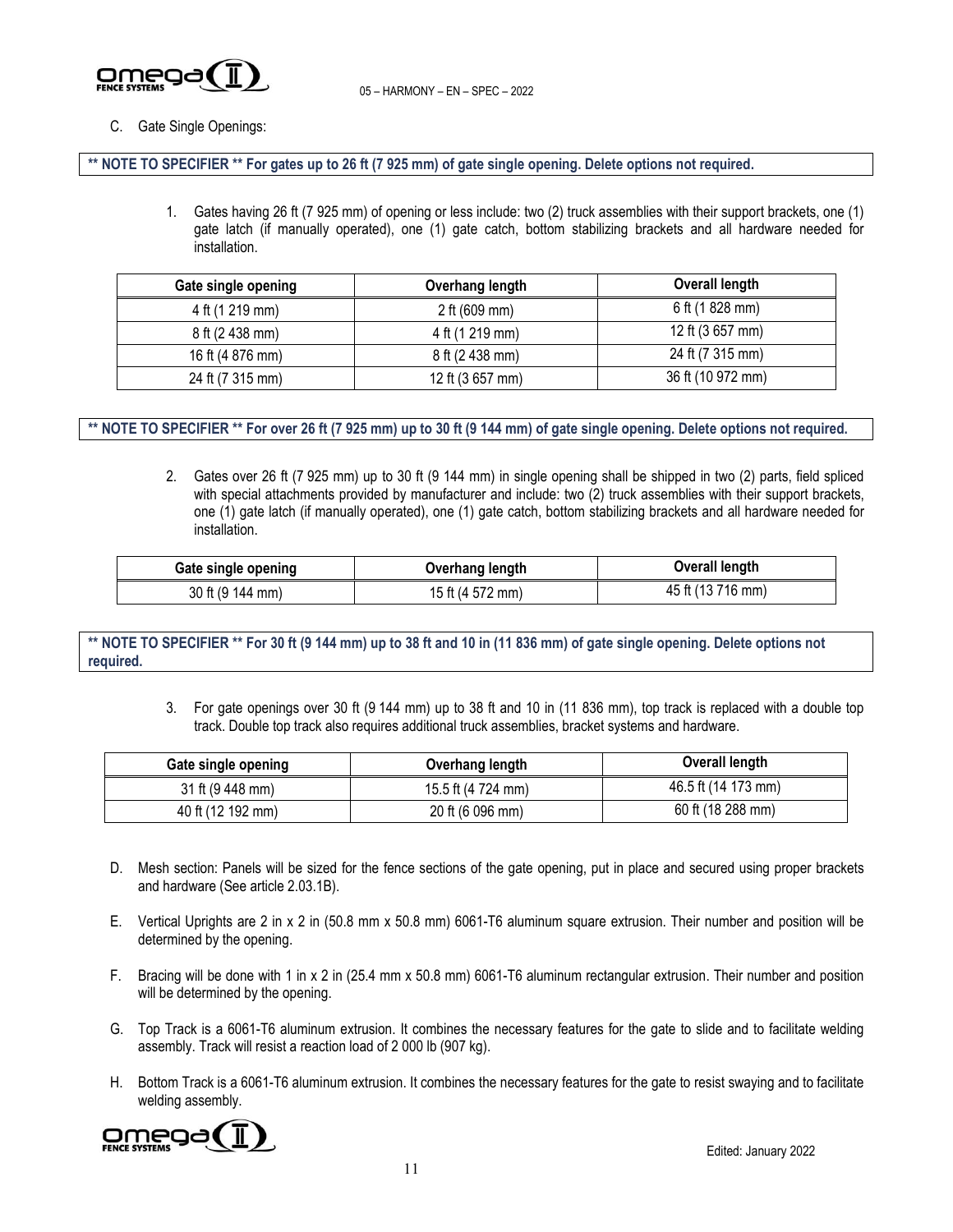

- I. Truck Assembly: Swivel type, zinc plated body with four (4) sealed and lubricated ball bearings, 2 in (50.8 mm) in diameter by 9/16 in (14.3 mm) in width, and two (2) horizontal rolling wheels to ensure truck alignment in track. Trucks mount on post brackets using 3/4 in (19.1 mm) diameter machined stud with reduced shank. Truck assembly designed to withstand same reaction load as track.
- J. Gate accessories and Hardware: Malleable iron or steel, galvanized after fabrication. Latches provide the possibility for padlocking.
- K. Bottom Guide: Each assembly shall consist of one (1) 2 in (50.8 mm) diameter ball bearing hidden inside the bottom track, adjustable in height to maintain gate frame plumb and in proper alignment.
- L. Coatings:
	- 1. Paint primer:
		- a. Epoxy-vinyl paint primer is applied to cantilever gate aluminum frame in 1 layer by spray paint process. Primer shall cover all visible surfaces.
	- 2. Paint Frame coat:
		- a. The acrylic surface coating color shall be standard black or any optional color, see Omega Web site or color chart as per RAL code.
		- b. Acrylic coating is applied in 1 layer by spray paint process.
	- 3. Panel coat: (See article 2.02B)
- M. Concrete: (See article 3.05)

**\*\* NOTE TO SPECIFIER \*\* Delete gate operators if not required.**

#### **2.04 GATE OPERATOR**

(This section describes typical gate operator systems. For detailed precisions and supplementary information, please contact a gate operator vendor.)

- A. General: Provide factory-assembled automatic gate operation system designed for gate size, type, weight, construction, use, traffic-flow patterns, and operation frequency. Provide operation system for gate specified, of size and capacity and with features, characteristics, and accessories suitable for Project conditions, recommended or provided by gate manufacturer. Complete with electric motor and factory-prewired motor controls, remote-control stations, control devices, power disconnect switch, obstruction detection device, lockable weatherproof enclosures protecting controls and all operating parts, and accessories required for proper operation. Provide enclosures with corrosion-resistant-protective and decorative finish and two (2) keys per lock. Include wiring from motor controls to motor. Coordinate operator wiring requirements and electrical characteristics with building electrical system.
	- 1. Provide operator designed so motor may be removed without disturbing limit-switch adjustment and without affecting auxiliary emergency operator.
	- 2. Provide operator with UL approval.
	- 3. Provide electronic components with built-in troubleshooting diagnostic feature.
	- 4. Provide unit designed and wired for both right-hand/left-hand opening, permitting universal installation.
- B. Comply with NFPA 70.
- C. Control Equipment: Comply with NEMA ICS 1, NEMA ICS 2, and NEMA ICS 6, with NFPA 70, Class 2 control circuit, maximum 24-V AC or DC.

**\*\* NOTE TO SPECIFIER \*\* Select Electromechanical or Electrohydraulic operation as recommended by the manufacturer. Delete option not required.**

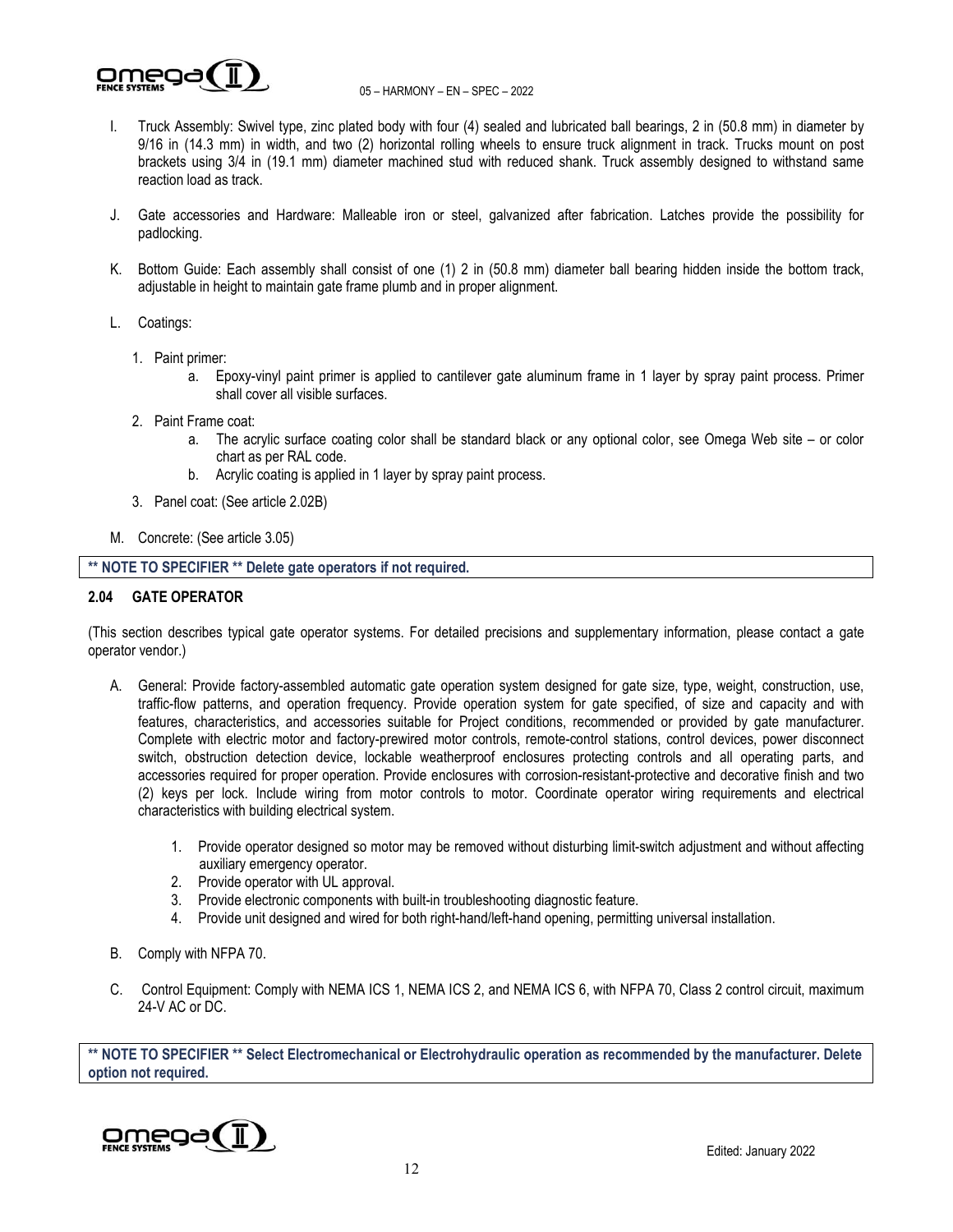

D. Electrohydraulic Operation: Provide unit designed for [gate] [surface] [concrete base/pad] [pedestal] [post] <Insert mounting> mounting; consisting of electric motor, pump, hydraulic actuator to suit gate type and valves.

**\*\* NOTE TO SPECIFIER \*\* Provide in cold climates. Delete if not required.**

- 1. Provide heater to maintain constant temperature and cold-weather hydraulic fluid with hydraulic locking in both directions.
- E. Electromechanical Operation: Provide unit designed for [gate] [surface] [concrete base/pad] [pedestal] [post] <Insert mounting> mounting; consisting of electric motor and factory-prewired motor controls, starter, speed control device, chain-drive assembly, brake, clutch or torque limiter, and as follows:

**\*\* NOTE TO SPECIFIER \*\* Select one of the following based on manufacturer recommendations. Delete options not required.**

- 1. Enclosed worm gear reducer, roller chain drive.
- 2. Enclosed worm gear and chain and sprocket reducers, roller chain drive.
- 3. V-belt and [worm gear] [chain and sprocket] reducers, roller chain drive.
- 4. Enclosed worm gear reducer, wheel and rail drive.
- F. Operation Cycle Requirements: Design gate operator to operate for not less than the following duty and cycles per hour. One cycle equals one gate opening plus one gate closing.

**\*\* NOTE TO SPECIFIER \*\* Select based on Owners project requirements. Delete options not required.**

- 1. Medium Duty: 10 cycles per hour.
- 2. Heavy Duty: 25 cycles per hour.
- 3. Peak Duty: 20 cycles per hour at peak periods.
- 4. <Insert requirements for duty: cycles per hour or day.>
- G. Gate Operation Speed:

**\*\* NOTE TO SPECIFIER \*\* Select based on Owners project requirements. Delete options not required.**

- 1. Minimum 45 fpm (0.229 m/s).
- 2. Minimum 60 fpm (0.305 m/s).
- 3.  $\leq$  lnsert speed  $\leq$  fpm  $(\leq$  m/s)>.
- H. Electric Motors: High-starting torque, continuous-duty, insulated electric motors, complying with NEMA MG-1, sized to start and operate size and weight of gate considering Project's service conditions without exceeding nameplate ratings or considering service factor.
	- 1. Direction:

**\*\* NOTE TO SPECIFIER \*\* Select reversible or single. Delete option not required.**

- a. Reversible.
- b. Single direction.
- 2. Service Factor: According to NEMA MG-1, unless otherwise indicated.
- 3. Enclosure: Totally enclosed, nonventilated or fan-cooled motors, fitted with plugged drain, unless otherwise indicated.
- 4. Thermal Protection:

**\*\* NOTE TO SPECIFIER \*\* Select manual ort automatic thermal protection. Delete option not required.**

- a. Internal manual reset.
- b. Internal automatic reset.
- 5. Motor phase and power requirements:

**\*\* NOTE TO SPECIFIER \*\* Select Motor phase and power requirements. Delete options not required.**

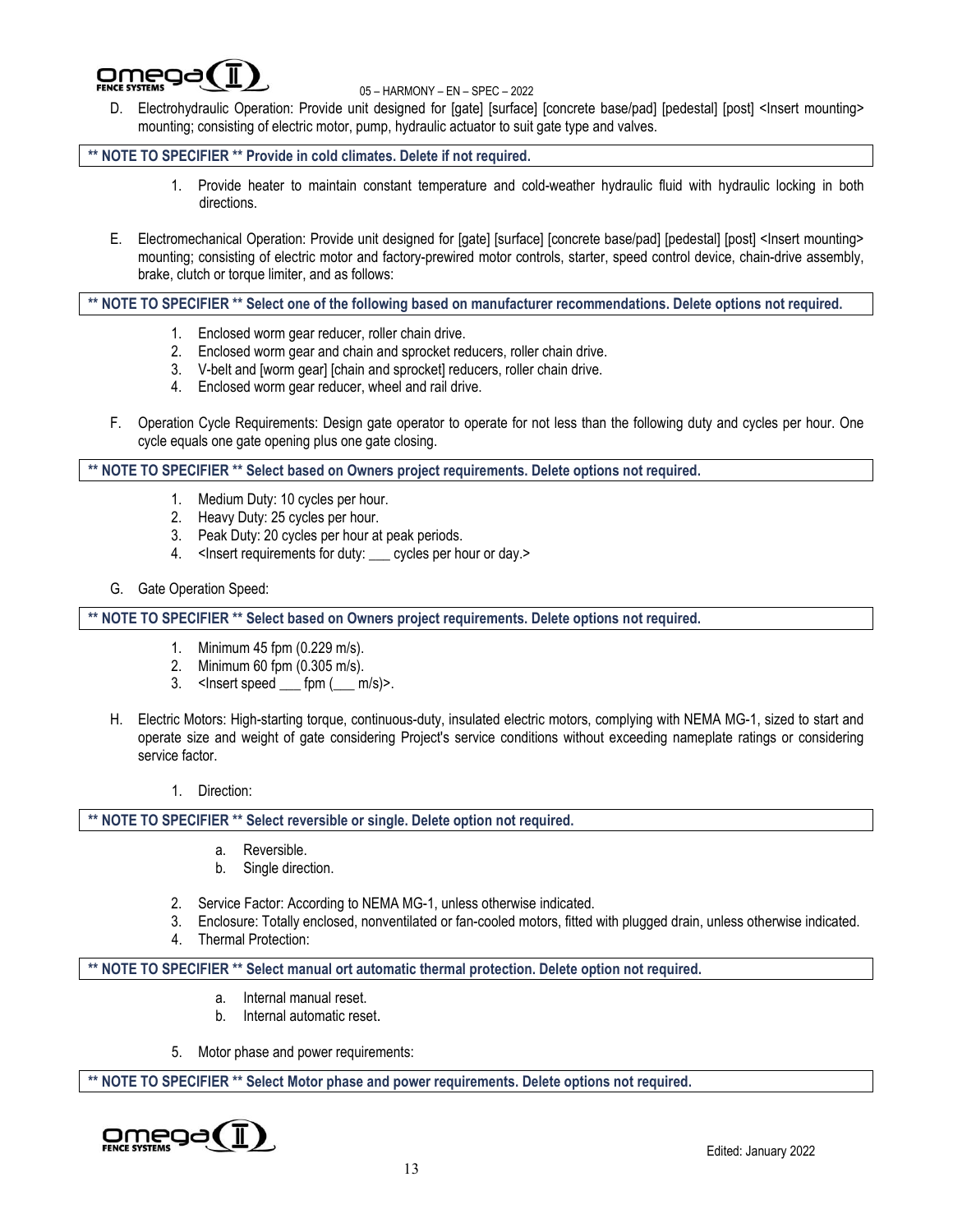

- a. Motors Smaller Than 1/2 hp: Single phase, 60 Hz.
- b. Motors Smaller Than 1/2 hp: Polyphase, 60 Hz.
- c. Motors 1/2 hp and Larger: Polyphase, \_\_\_ voltage rating, 60 Hz.
- d. Motor horsepower as recommended by operator manufacturer.
- e. Motor horsepower as indicated on Drawings.
- f. <Insert Motor horsepower  $\rightarrow$ .
- I. Limit Switches: Adjustable switches, interlocked with motor controls and set to automatically stop gate at fully retracted and fully extended positions.
- J. Emergency Release Mechanism: Quick disconnect release of operator drive system of the following type of mechanism, permitting manual operation if operator fails. Design system so control circuit power is disconnected during manual operation.

**\*\* NOTE TO SPECIFIER \*\*Select type. Delete options not required.**

- 1. Integral fail-safe release, allowing gate to be pushed open without mechanical devices, keys, cranks, or special knowledge.
- 2. Mechanical device, key, or crank-activated release.
- K. Operating Features: Include the following:
	- 1. Digital Microprocessor Control: Electronic programmable means for setting, changing, and adjusting control features.
		- a. Provide unit that is isolated from voltage spikes and surges.

**\*\* NOTE TO SPECIFIER \*\*Delete option if not required.**

- b. Provide unit capable of monitoring and auditing gate activity.
- 2. Fully Systems Compatible: With controlling circuit board capable of accepting any type of input from external devices.
- 3. Master/Slave Capability: Control stations designed and wired for gate pair operation.
- 4. Automatic Closing Timer: With adjustable time delay before closing.

**\*\* NOTE TO SPECIFIER \*\*Delete option if not required.**

- a. Provide unit with timer cut-off switch.
- 5. Open Override Circuit: Designed to override closing commands.
- 6. Reversal Time Delay: Designed to protect gate system from shock load on reversal in both directions.
- 7. Maximum Run Timer: Designed to prevent damage to gate system by shutting down system if normal time to open gate is exceeded.
- 8. Clock Timer:

**\*\* NOTE TO SPECIFIER \*\* Select Clock Timer period. Delete option not required.**

- a. 24-hour, programmable for regular events.
- b. Seven-day, programmable for regular events.

## **2.05 REMOTE CONTROLS**

Electric controls separated from gate and motor and drive mechanism, with NEMA ICS 6, Type 1, NEMA ICS 6, Type 4 or other type of enclosure for [surface] [recessed or flush] [concrete base/pad] [pedestal] [post] <lnsert mounting> mounting, and with space for additional optional equipment. Provide the following remote-control device(s):

**\*\* NOTE TO SPECIFIER \*\* Select options. Delete all if keyed control stations are not used.**

- A. Keyed Control Station:
	- 1. Keyed, two-position, switch-operated control station located remotely from gate, with on and off functions. Provide two (2) keys per station.
	- 2. Keyed, three-position, switch-operated control station with open and close functions and spring return to off position [with stop button]. Provide two (2) keys per station.
	- 3. Keyed, three-position, switch-operated control station with open and close functions and spring return to off position with stop button. Provide two (2) keys per station.

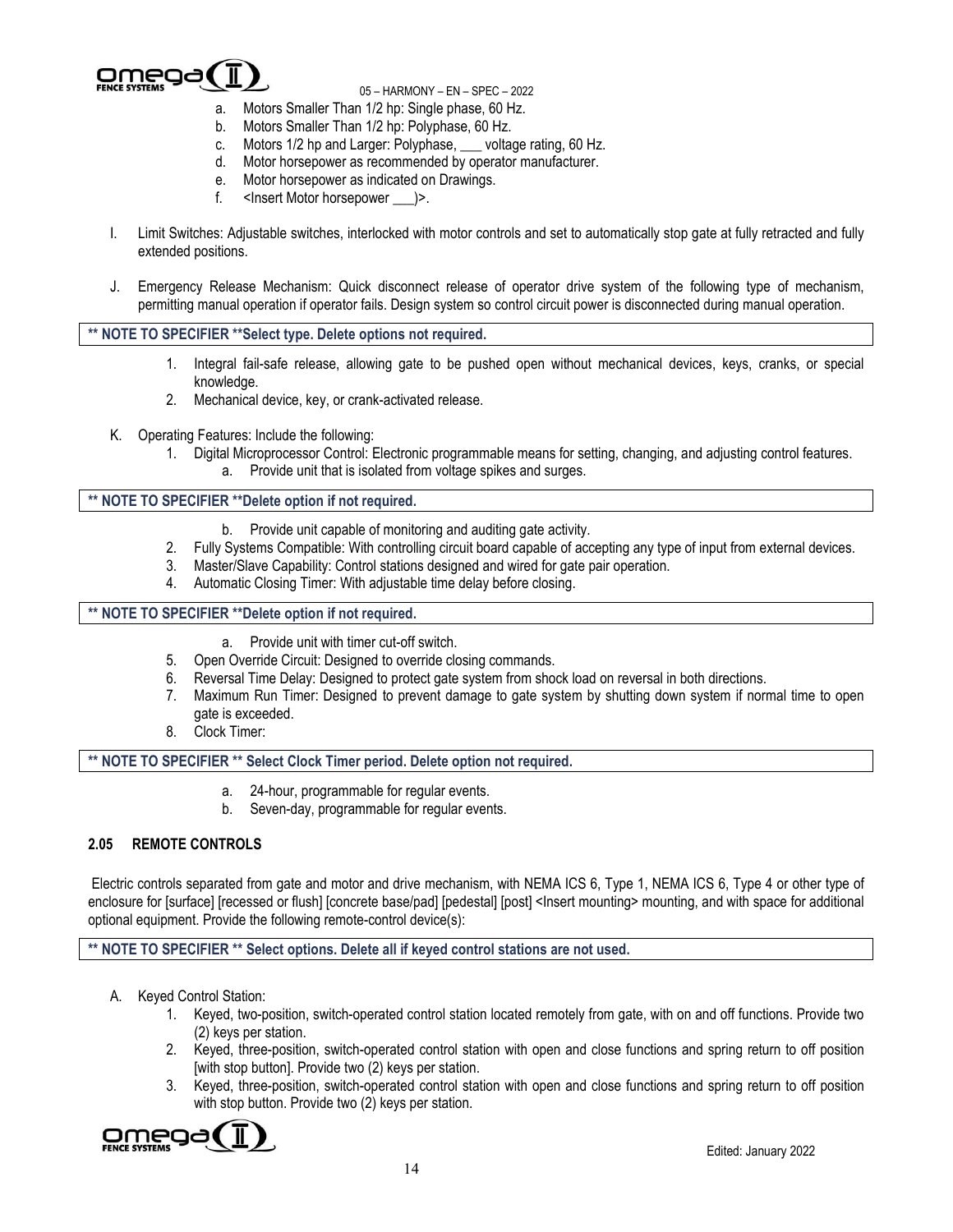omeg

## **\*\* NOTE TO SPECIFIER \*\* Select options. Delete all if momentary-contact control stations are not required.**

#### B. Momentary-contact Control Station:

- 1. Single-button-operated control station with open and close functions.
- 2. Three-button-operated control station with open, close, and stop positions.
- 3. Three-button-operated control station with open, close, and stop positions with key switch to lock out open and close buttons. Provide two (2) keys per station.

## **\*\* NOTE TO SPECIFIER \*\* Select card reader coding options. Delete all if card readers are not required.**

- C. Card Reader: Functions only when authorized card is presented. Provide insertion-reader-type, face-lighted unit fully visible at night and one of the following:
	- 1. Magnetically coded, single-code system activated by coded card.
	- 2. Magnetically coded, single-code system activated by coded card and permitting four (4) different access time periods.
	- 3. Easily programmable, multiple-code capability permitting validating or voiding of individual cards.
	- 4. Easily programmable, multiple-code capability permitting validating or voiding of individual cards and permitting four (4) different access time periods.
	- 5. Reader Type:

## **\*\* NOTE TO SPECIFIER \*\* Select card reader type. Delete options not required.**

- a. Touch plate.
- b. Swipe.
- c. Insertion.
- d. Proximity.

#### **\*\* NOTE TO SPECIFIER \*\* Delete card reader features not required.**

- 6. Features:
	- a. Timed anti-passback.
	- b. Limited-time usage.
	- c. Capable of monitoring and auditing gate activity.

## **\*\* NOTE TO SPECIFIER \*\* Select digital keypads options. Delete all if digital keypads are not required.**

- D. Digital Keypad Entry Unit: Functions only when authorized code is entered.
	- 1. Multiple-code capability of not less than 5 possible individual codes.
	- 2. Multiple-code capability of not less than 100 possible individual codes.
	- 3. Multiple-code capability of not less than 500 possible individual codes.
	- 4. Multiple-code capability of not less than 2 500 possible individual codes.
	- 5. Multiple-code capability of not less than 10 000 possible individual codes.
	- 6. Multiple-code capability as indicated.
	- 7. Programmable using 1 to 6 digits.
	- 8. Programmable using 1 to 6 digits and permitting up to four (4) different access time periods.
	- 9. Face-lighted unit with metal-keyed keypad fully visible at night
	- 10. Face-lighted unit with keyless-membrane keypad fully visible at night.

## **\*\* NOTE TO SPECIFIER \*\* Delete digital keypads features not required.**

- 11. Features:
	- a. Timed anti-passback.
	- d. Limited-time usage.
	- e. Capable of monitoring and auditing gate activity.

**\*\* NOTE TO SPECIFIER \*\* Select radio control options. Delete all if radio control stations are not required.**

E. Radio Control: Digital system consisting of code-compatible universal coaxial receiver, remote antenna with coaxial cable and mounting brackets, including:

**\*\* NOTE TO SPECIFIER \*\* Select location options. Delete options not required.**

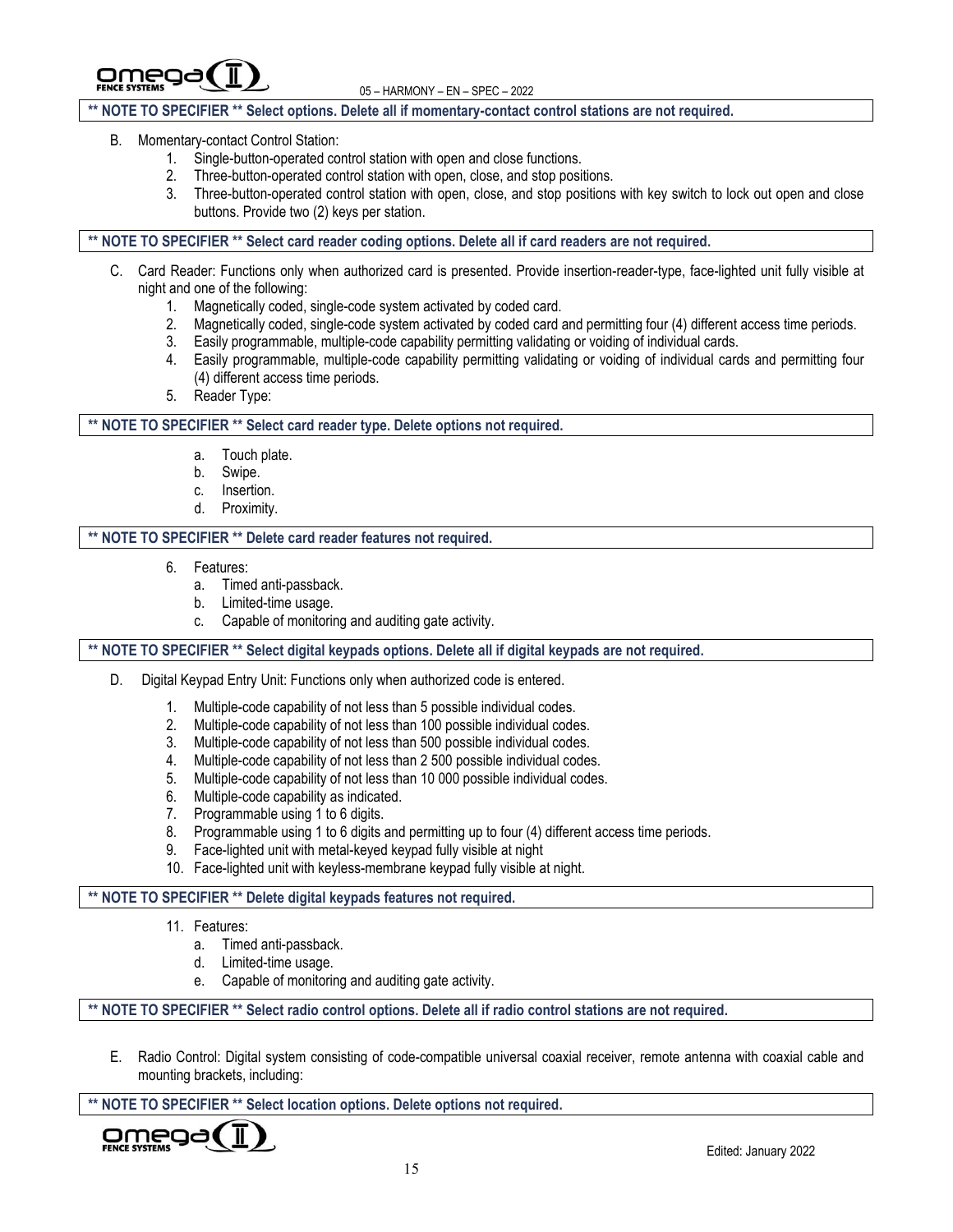

- 1. Location:
	- a. One radio control per gate.
	- b. Where indicated on Drawings.

## **\*\* NOTE TO SPECIFIER \*\* Delete options not required.**

- 2. Receivers:
	- a. One (1) permanently mounted transmitter per receiver.
	- b. Four (4) portable transmitters per receiver.
	- c. <Insert number of transmitters per receiver designed to operate gates as recommended by manufacturer>.

## **\*\* NOTE TO SPECIFIER \*\* Delete options not required.**

- 3. Multiple-code capability: Provide easily programmable transmitter with multiple-code capability permitting validating or voiding of not less than the following codes per channel:
	- a. 1 000 codes per channel.
	- b. 10 000 codes per channel.
	- c. <Insert another number to suit Project>

#### **\*\* NOTE TO SPECIFIER \*\* Delete options not required.**

- 4. Button Transmitters:
	- a. Single-button-operated control station, with open function.
	- b. Single-button-operated control station, with open and close functions.
	- c. Three-button-operated control station, with open, close, and stop functions.
	- d. Three-button-operated control station with open, close, and stop positions, and with key switch to lock out open and close buttons. Minimum two-keys per station.
	- e. Provide transmitters featuring [two] [three] [four] <Insert another number to suit Project> independent channel settings controlling separate receivers for operating more than one gate from each transmitter.

**\*\* NOTE TO SPECIFIER \*\* Select Telephone Entry System options. Delete all if Telephone Entry Systems are not required.**

- F. Telephone Entry System: Hands-free voice-communication system for connection to building telephone system with digital-entry code activation of gate operator, including:
	- 1. Auxiliary keypad entry.
	- 2. Residential System: Designed to be wired to same line with telephone.
	- 3. Multiunit System: Designed to be wired to a dedicated telephone line, and the following:
		- a. Capacity to access 20 telephones
		- b. Capacity to access 100 telephones
		- c. Capacity to access <Insert number> telephones
		- d. Include electronic directory.

## **\*\* NOTE TO SPECIFIER \*\* Select Vehicle Loop Detector options. Delete all if Vehicle Loop Detector systems are not required.**

- G. Vehicle Loop Detector System: System including automatic closing timer with adjustable time delay before closing and electronic loop detector. Provide an electronic detector with adjustable detection patterns, adjustable sensitivity and frequency settings, and panel indicator light designed to detect presence or transit of a vehicle over an embedded loop of wire and to emit a signal activating the gate operator. Provide number of loops consisting of multiple strands of wire, number of turns, loop size, and method of placement at location shown on Drawings, as recommended in writing by detection system manufacturer for function indicated. Provide with the following:
	- 1. Timer cut-off switch.
	- 2. Operation:
		- a. Designed to open and close gate.
		- b. Designed hold gate open until traffic clears.
		- c. Designed to reverse gate.
	- 3. Loop:
		- a. Wire, in size indicated for field assembly, and sealant.
		- b. Factory preformed in size indicated; style for [pave-over] [saw-cut] installation.

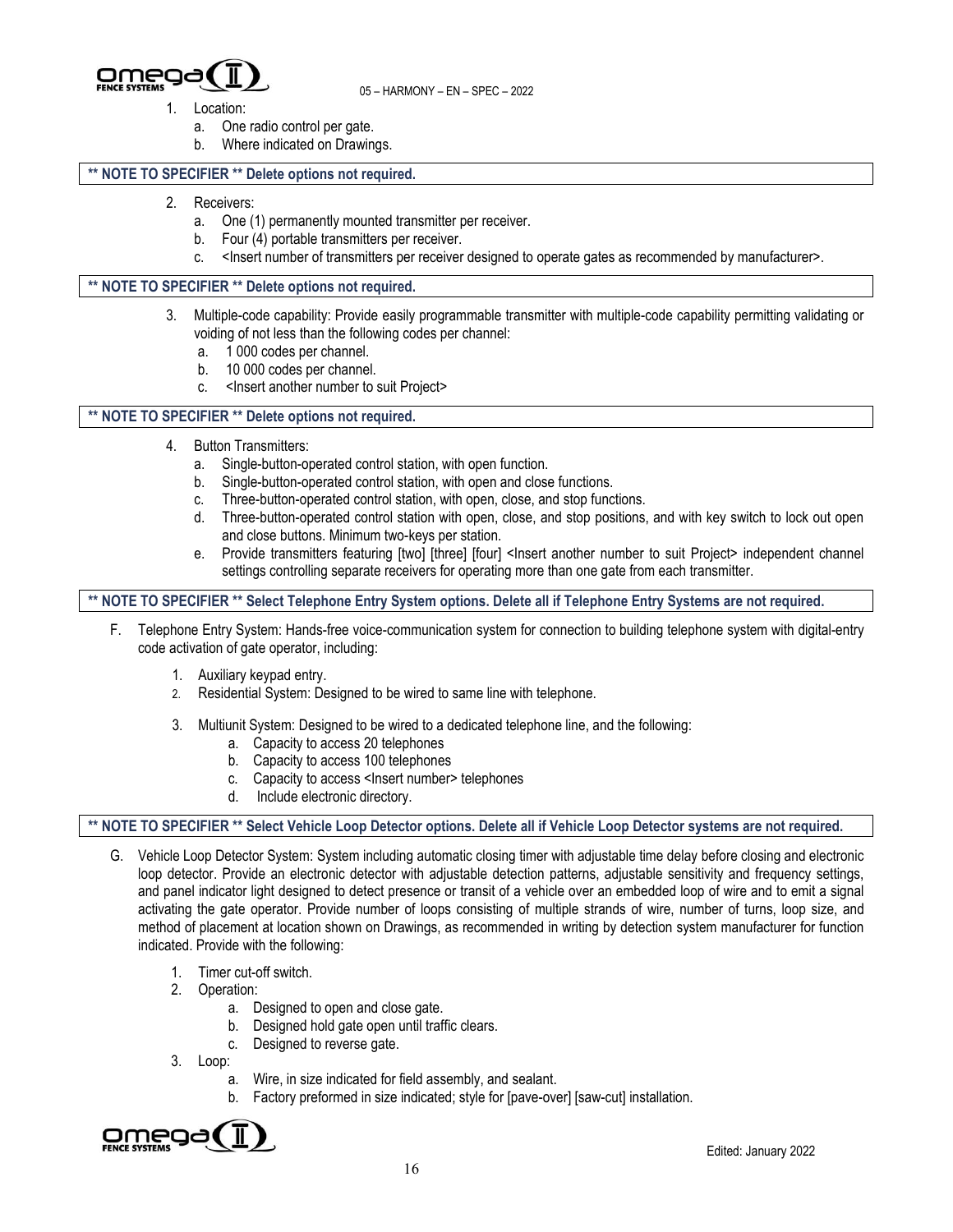

- 4. Installation Style`:
	- a. Style for pave-over installation.
	- b. Style for saw-cut installation.

**\*\* NOTE TO SPECIFIER \*\* Select Vehicle Presence Detector options. Delete all if Vehicle Presence Detector systems are not required.**

- H. Vehicle Presence Detector: System including automatic closing timer with adjustable time delay before closing and presence detector, with adjustable detection zone pattern and sensitivity, designed to detect the presence or transit of a vehicle in gate pathway by interrupting an infrared beam in zone pattern and to emit a signal activating the gate operator, and the following:
	- 1. Timer cut-off switch.
	- 2. Operation:
		- a. Designed to open and close gate.
		- b. Designed hold gate open until traffic clears.
		- c. Designed to reverse gate.
	- 3. Detector type:
		- a. Retroreflective.
		- b. Emitter/receiver.

**\*\* NOTE TO SPECIFIER \*\* Select Obstruction Detection options. Delete all if Obstruction Detection Devices are not required.**

I. Obstruction Detection Devices: Provide each motorized gate with automatic safety sensor(s). Activation of sensor(s) causes operator to immediately function as follows:

#### **\*\* NOTE TO SPECIFIER \*\* Select action. Delete options not required.**

- 1. Action:
	- a. Reverse gate in both opening and closing cycles and hold until clear of obstruction.
	- b. Stop gate in opening cycle and reverse gate in closing cycle and hold until clear of obstruction.

#### **\*\* NOTE TO SPECIFIER \*\* Select sensor type and all options. Delete options not required.**

- 2. Sensor Type:
	- a. Internal Sensor: Built-in torque or current monitor senses gate is obstructed.
	- b. Sensor Edge: Contact-pressure-sensitive safety edge, profile, and sensitivity designed for type of gate and component indicated, in locations as follows. Connect to control circuit using the following:
		- 1) Take-up cable reel.
		- 2) Self-coiling cable.
		- 3) Gate edge transmitter and operator receiver system.
	- c. Sensor Edge location:
		- 1) Along entire gate leaf leading edge.
		- 2) Along entire gate leaf trailing edge.
		- 3) Across entire gate leaf bottom edge.
		- 4) Along entire length of gate posts.
		- 5) Along entire length of gate guideposts.
		- 6) Where indicated on Drawings.
		- 7) <Insert extent and location.>
	- d. Photoelectric/Infrared Sensor System: Designed to detect an obstruction in partition's path by interruption of an infrared beam in the zone pattern without obstruction contacting gate.

## **2.06 ACCESSORIES**

**\*\* NOTE TO SPECIFIER \*\* Select additional accessories to be provided. Delete accessories not required.**

- A. Mounting Kit, including pedestal.
- B. Audio Warning Module: Provide ADA-compliant audible alarm sounding three (3) to five (5) seconds in advance of gate operation and continuing until gate stops moving.

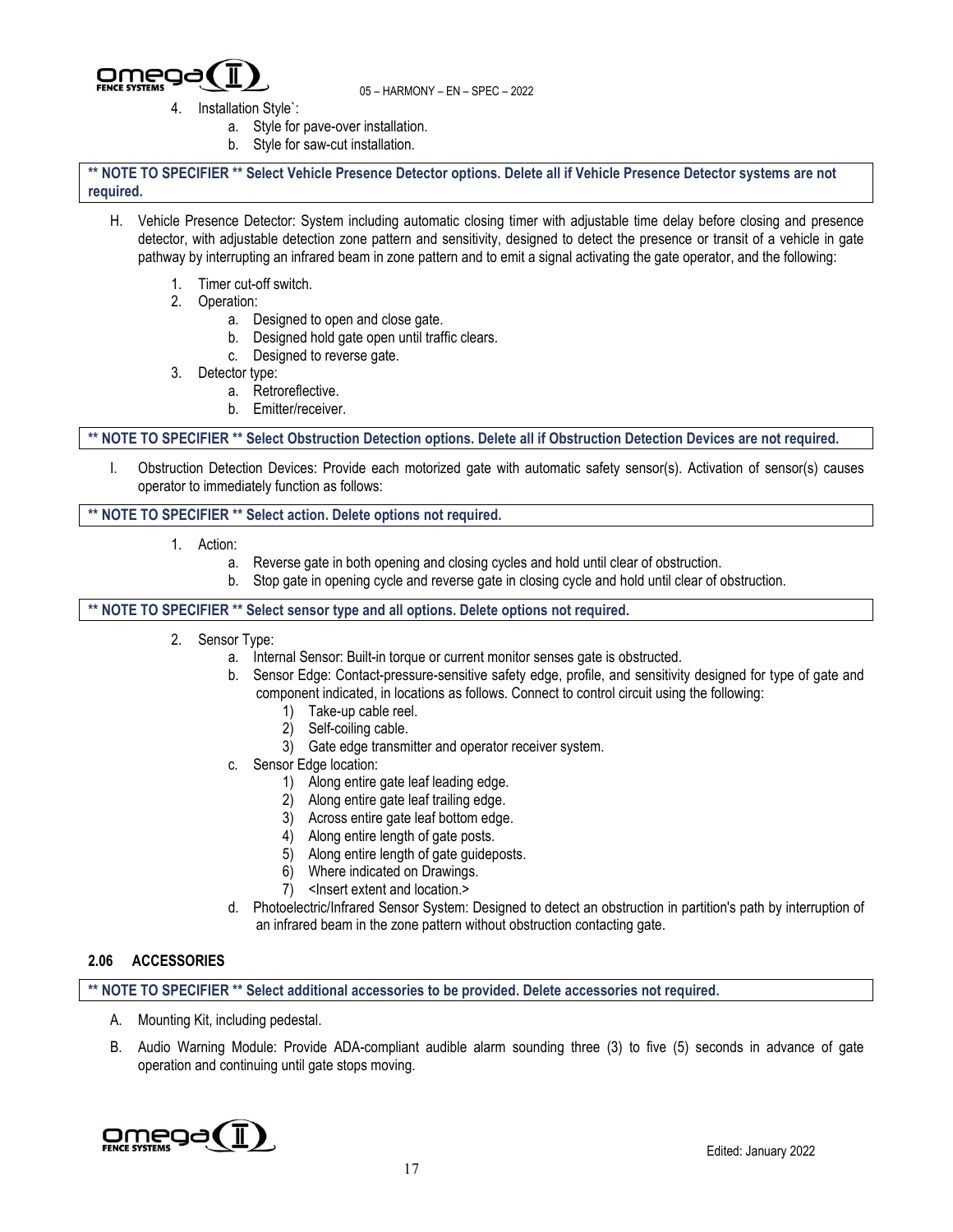

C. Visual Warning Module: Provide ADA-compliant visible light alarm sounding three (3) to five (5) seconds in advance of gate operation and continuing until gate stops moving.

## **\*\* NOTE TO SPECIFIER \*\* Select alarm light type. Delete option not required.**

- 1. Constant alarm light
- 2. Strobe alarm light
- D. Battery Backup System: Battery-powered drive and access control system, independent of primary drive system, opening gate if power fails. <Insert additional requirements.>
- E. External electric-powered lock with delay timer allowing time for lock to release before gate operates. Provide with:

#### **\*\* NOTE TO SPECIFIER \*\* Select types. Delete options not required.**

- 1. Solenoid for swing gate.
- 2. Magnetic for swing gate.
- 3. Solenoid for cantilever gate.
- 4. Magnetic for cantilever gate.
- F. Fire box in accordance with local jurisdiction's requirements.
- G. Postal box in accordance with local jurisdiction's requirements.
- H. Fire strobe sensor.
- I. Fire siren sensor.
- J. Intercom System: <Insert requirements.>
- K. Instructional, Safety, and Warning Labels and Signs:

## **\*\* NOTE TO SPECIFIER \*\* Select warning sigh types. Delete options not required.**

- 1. According to UL 325.
- 2. Manufacturer's standard for components and features specified.
- 3. As indicated on Drawings.
- 4. < Insert requirements>.

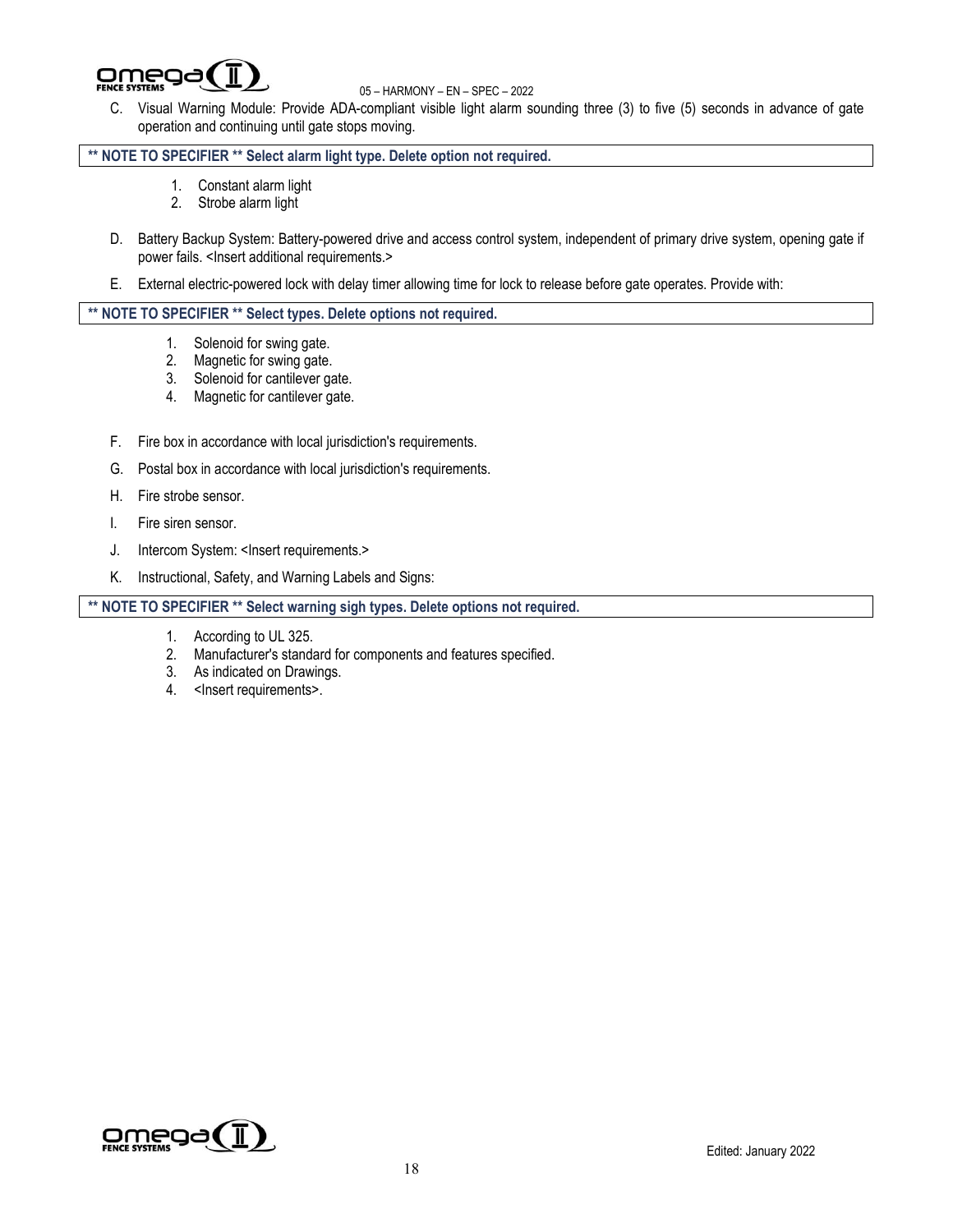

# *PART III - EXECUTION*

#### **3.01 EXAMINATION**

- A. Examine areas and conditions, with Installer present, for compliance with requirements for a verified survey of property lines and legal boundaries, site clearing, earthwork, pavement work, and other conditions affecting performance.
- B. Do not begin installation before final grading is completed, unless otherwise permitted by Architect.
- C. Proceed with installation only after unsatisfactory conditions have been corrected.

## **3.02 PREPARATION**

Stake locations of fence lines, gates, and terminal posts. Do not exceed intervals of 500 ft (152.5 m) or line of sight between stakes. Indicate locations of utilities, lawn sprinkler system, underground structures, benchmarks, and property monuments.

#### **3.03 IN-GROUND CONCRETE INSTALLATION**

- A. Install fencing on established boundary lines inside property line
- B. Post Excavation: Drill or hand-excavate holes for posts to diameters and spacing indicated, in firm, undisturbed or compacted soil.
- C. Post Setting: Set posts in concrete footing. Protect portion of posts above ground from concrete splatter. Place concrete around posts and consolidation. Using mechanical devices to set posts is not permitted. Verify that posts are set plumb, aligned, and at correct height and spacing, and hold in position during placement and finishing operations until concrete is sufficiently cured.
	- 1. Dimensions and Profile: As indicated on Drawings.
	- 2. Space line posts uniformly at center to center.
	- 3. Exposed Concrete Footings: Extend concrete 2 in (50.8 mm) above grade. Smooth and shape to shed water.
	- 4. Concealed Concrete Footings: Stop footings [2 in (50.8 mm) <Insert dimension> below grade [as indicated on Drawings] to allow covering with surface material.
	- 5. Posts Set into Concrete in Sleeves: Use steel pipe sleeves pre-set and anchored into concrete for installing posts. After posts have been inserted into sleeves, fill annular space between post and sleeve with [non shrink, non-metallic grout,] [anchoring cement,] mixed and placed to comply with anchoring material manufacturer's written instructions, and finished sloped to drain water away from post.
	- 6. Posts Set into Concrete in Voids: Form or core drill holes not less than 5 in (125 mm) deep and 3/4 in (19.1 mm) larger than OD of post. Clean holes of loose material, insert posts, and fill granular space between post and concrete with [nonshrink, non-metallic grout,] [anchoring cement,] mixed and placed to comply with anchoring material manufacturer's written instructions, and finished sloped to drain water away from post.
	- 7. Flange Post Installation: Bolt mounting plates attached to each post to slab or structure as indicated, using expansion bolts.

## **3.04 FENCE INSTALLATION – Model "HARMONY"**

- A. Install the fence along the specified layout according to the drawings. The fence panel shall be installed to maintain a clear minimum distance of 1-1/4 in (31.8 mm) and a maximum distance of 2 in (50.8 mm) from the ground surface. Holes for posts shall be at least 8 in (200 mm) in diameter and at least 42 in (1 070 mm) deep.
- B. Posts shall be adequately supported within the concrete forms to maintain the required positioning and prescribed level until concrete has set. All necessary anchors and posts shall be at a minimum depth of 36 in (914 mm) into the ground.
- C. Square Post Installation: Once the concrete is set, the fence sections are fastened to the posts with the desired bracket type.

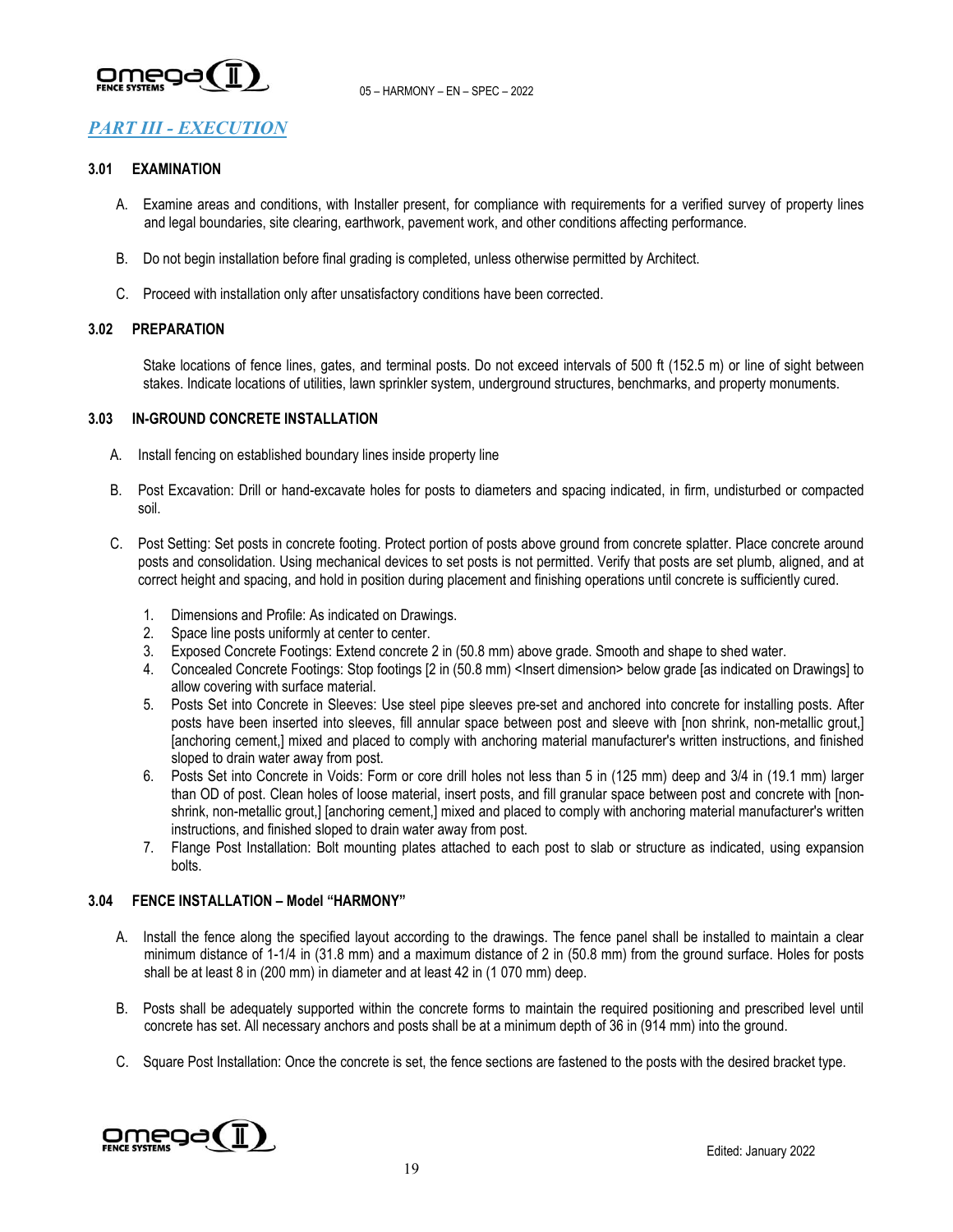

a. Universal Collar Bracket Kit: Brackets slot allows for adjustments of  $\pm$  1-1/2 in (38.1 mm) on each side. Always install the brackets flush with horizontal wire of the panel (no gap).

| Post Size                       | Post Spacing C/C     |
|---------------------------------|----------------------|
| 2 in x 2 in (50.8 mm x 50.8 mm) | 97-3/4 in (2 483 mm) |
| 3 in x 3 in (76.2 mm x 76.2 mm) | 98-3/4 in (2 508 mm) |

- D. For the fence to follow slopes, it is required to step the fence sections. The Universal bracket on square posts can be slid along the post at the desired height and should always be install flush with horizontal wire (no gap). When faced with a steep slope, it will be necessary to order longer posts and panels cut in half as to keep the gap under the panel to a minimum.
- E. Upon cutting or trimming a post or a wire mesh section, apply a zinc rich primer to the exposed ends and finish with the matching touch-up paint supplied by the manufacturer.
- F. Panels must be installed as instructed by client:
	- 1. Pickets pointing up or down
	- 2. Bents facing inwards or outwards the field

## **3.05 CAST-IN-PLACE CONCRETE**

- A. General: Comply with ACI 301 for cast-in-place concrete.
- B. Materials: Portland cement complying with ASTM C150 <Insert type if required>, aggregates complying with ASTM C33, and potable water [for ready-mixed concrete complying with ASTM C94]. [Measure, batch, and mix Project-site-mixed concrete according to ASTM C94.]
- C. Concrete Mixture: Normal-weight concrete with not less than 3 000 psi (20.7 Mpa) compressive strength (28 days), 3 in (76.2 mm) slump, and contain "coarse aggregate" of a minimum diameter of 1/5 in (5.1 mm) to a maximum of 3/4 in (19.1 mm) maximum size aggregate. A 5% to 7% air entrained or according to recommendation of section 03 00 00.
- D. Materials: Dry-packaged concrete mix complying with ASTM C387 for normal-weight concrete mixed with potable water according to manufacturer's written instructions.

## **3.06 GROUT AND ANCHORING CEMENT**

- A. Non-shrink, Non-metallic Grout: Premixed, factory-packaged, non-staining, noncorrosive, nongaseous grout complying with ASTM C1107. Provide grout, recommended in writing by manufacturer, for exterior applications.
- B. Erosion-Resistant Anchoring Cement: Factory-packaged, non-shrink, non-staining, hydraulic-controlled expansion cement formulation for mixing with potable water at Project site to create pourable anchoring, patching, and grouting compound. Provide formulation that is resistant to erosion from water exposure without needing protection by a sealer or waterproof coating and that is recommended in writing by manufacturer for exterior applications.

## **3.07 GATE INSTALLATION AND ADJUSTMENT**

- A. Install gate posts in accordance with manufacturer's instructions.
- B. Concrete Set Gate Posts: Drill holes in firm, undisturbed or compacted soil. Holes shall have a diameter 4 times greater than outside dimension of post, and depths approximately 6 in (150 mm) deeper than frost level. Excavate deeper as required for adequate support in soft and loose soils, and for posts with heavy lateral loads. Set post bottom 36 in (914 mm) below surface when in firm, undisturbed soil. Place concrete around posts in a continuous pour, tamp for consolidation. Trowel finish around

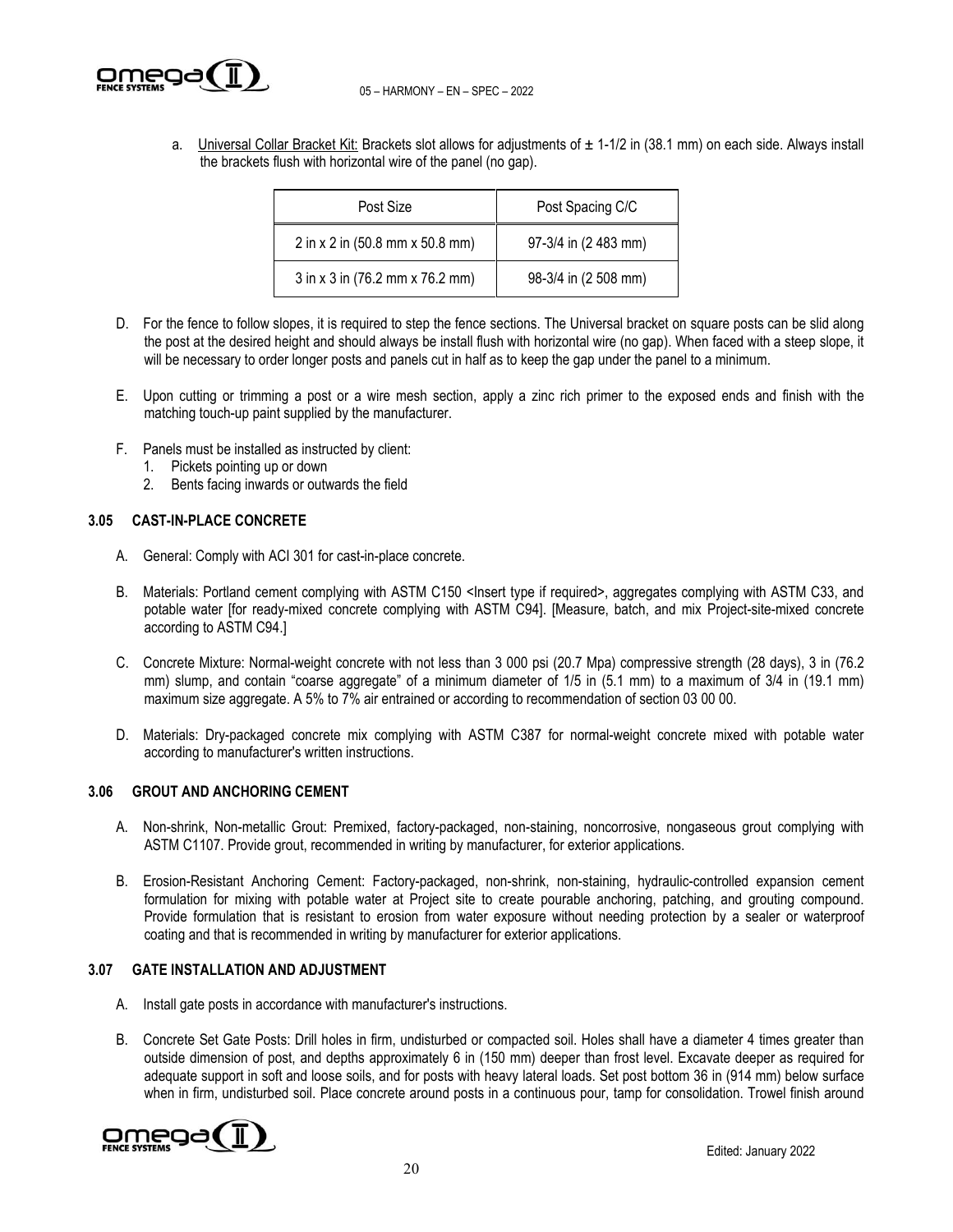

post and slope to direct water away from posts. Check each post for vertical and top alignment and maintain in position during placement and finishing operations.

- C. Install gates perfectly horizontal and levelled (at junction), plumb, and secure for full opening without interference.
- D. Attach hardware so to have the nuts inside the property thus making the assembly tamper-proof which will prevent unauthorized removal. Install ground-set items in concrete for anchorage.
- E. Adjust hardware for smooth operation and lubricate where necessary to operate smoothly, easily, and quietly, free from binding, warp, excessive deflection, distortion, nonalignment, misplacement, disruption, or malfunction, throughout entire operational range. Confirm that latches and locks engage accurately and securely without forcing or binding.

## **3.08 GATE OPERATOR INSTALLATION**

(Indicative only. Consult local professional for proper design.) (See notes section 2.4.)

- A. General: Install gate operators according to manufacturer's written instructions, aligned and true to fence line and grade.
- B. Excavation for [Support Posts] [Pedestals] [Concrete Bases/Pads]: Hand-excavate holes for bases/pads, in firm, undisturbed or compacted soil to dimensions and depths and at locations as required by gate operator component manufacturer's written instructions and as indicated on Drawings.
- C. Concrete Bases/Pads: Cast-in-place or precast concrete, made of not less than 3 000 psi (20.7 Mpa) compressive strength (28 days), [depth not less than 12 in (300 mm)] <lnsert depth 6 to 12 in (150 to 300 mm) below frost line or detail on Drawings>, dimensioned and reinforced according to gate operator component manufacturer's written instructions and as indicated on Drawings.
- D. Vehicle Loop Detector System: [Cut grooves in pavement and] bury and seal wire loop according to manufacturer's written instructions. Connect to equipment operated by detector. Comply with NFPA 70 and manufacturer's written instructions for grounding of electric-powered motors, controls, and other devices.

## **3.09 GROUNDING AND BONDING**

(Indicative only. Consult local professional for proper design.)

- A. Fence Grounding: Install at maximum intervals of [1 500 ft (450 m)] <lnsert a lesser distance where grounding resistance is high> except as follows:
	- 1. Fences within 100 ft (30 m) of Buildings, Structures, Walkways, and Roadways: Ground at maximum intervals of [750 ft (225 m)] <lnsert a lesser distance where grounding resistance is unusually high>.
	- 2. Gates and Other Fence Openings: Ground fence on each side of opening. 1.1 Bond metal gates to gate posts.
		- 1.2 Bond across openings, with and without gates, except openings indicated as intentional fence discontinuities. Use No. 2 AWG wire and bury it at least 18 in (460 mm) below finished grade.
	- 3. Conductors: Bare, solid wire for No. 6 AWG and smaller; stranded wire for No. 4 AWG and larger.
		- 3.1.Material Above Finished Grade: [Copper] [Aluminum].
		- 3.2.Material on or below Finished Grade: Copper.
		- 3.3.Bonding Jumpers: Braided copper tape, 1 in (25.4 mm) wide, woven of No. 30 AWG bare copper wire, terminated with copper ferrules.
	- 4. Connectors and Ground Rods: Listed in UL 467.
		- 4.1.Connectors for Below-Grade Use: Exothermic welded type.
		- 4.2.Ground Rods: Copper-clad steel. Size: 5/8 in by 96 in (16 mm by 2 400 mm).

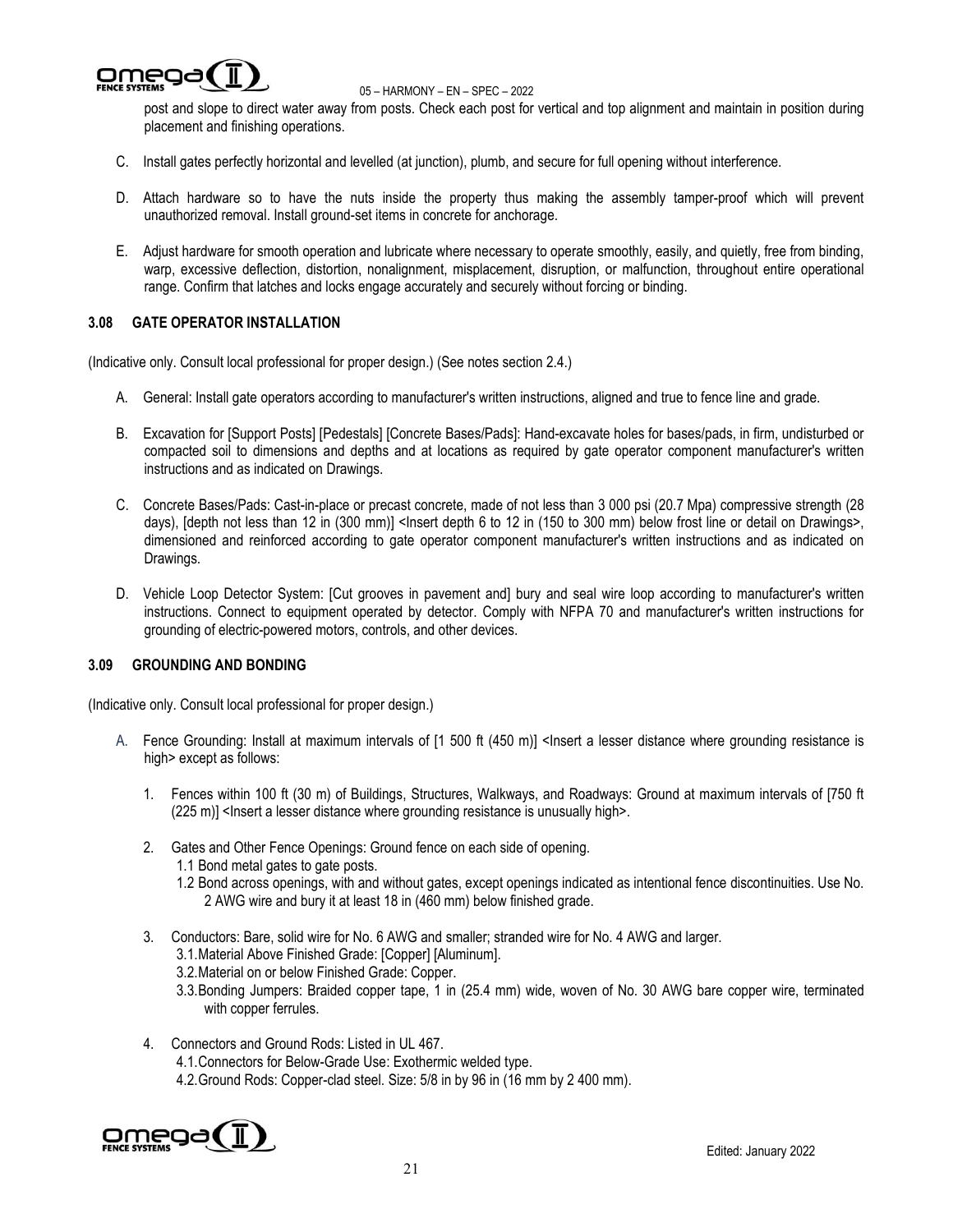

- B. Protection at Crossings of Overhead Electrical Power Lines: Ground fence at location of crossing and at a maximum distance of 150 ft (45 m) on each side of crossing.
- C. Fences Enclosing Electrical Power Distribution Equipment: Ground as required by IEEE C2, unless otherwise indicated.
- D. Grounding Method: At each grounding location, drive a ground rod vertically until the top is 6 in (150 mm) below finished grade. Connect rod to fence with No. 6 AWG conductor. Connect conductor to each fence component at the grounding location.
- E. Bonding Method for Gates: Connect bonding jumper between gate post and gate frame.
- F. Connections: Make connections so possibility of galvanic action or electrolysis is minimized. Select connectors, connection hardware, conductors, and connection methods so metals in direct contact will be galvanically compatible.
	- 1. Use electroplated or hot-tin-coated materials to ensure high conductivity to make contact points closer in order of galvanic series.
	- 2. Make connections with clean, bare metal at points of contact.
	- 3. Make aluminum-to-steel connections with stainless-steel separators and mechanical clamps.
	- 4. Make aluminum-to-galvanized-steel connections with tin-plated copper jumpers and mechanical clamps.
	- 5. Coat and seal connections having dissimilar metals with inert material to prevent future penetration of moisture to contact surfaces.
- G. Bonding to Lightning Protection System: If fence terminates at lightning-protected building or structure, ground the fence and bond the fence grounding conductor to lightning protection down conductor or lightning protection grounding conductor complying with NFPA 780.

## **3.10 FIELD QUALITY CONTROL- GROUNDING**

(Indicative only. Consult local professional for proper design.)

- A. Ground-Resistance Testing Agency: [Owner will engage] [Engage] a qualified independent testing agency to perform field quality-control testing.
- B. Ground-Resistance Tests: Subject completed grounding system to a megger test at each grounding location. Measure ground resistance not less than two (2) full days after last trace of precipitation, without soil having been moistened by any means other than natural drainage or seepage and without chemical treatment or other artificial means of reducing natural ground resistance. Perform tests by two-point method according to IEEE 81. Desired Maximum Grounding Resistance Value: 25 ohms. Excessive Ground Resistance: If resistance to ground exceeds desired value, notify Architect promptly. Include recommendations to reduce ground resistance and proposal to accomplish recommended work.
- C. Report: Prepare test reports, certified by testing agency, of ground resistance at each test location. Include observations of weather and other phenomena that may affect test results.

## **3.11 ADJUSTING (For gate operator only)**

- A. Gate: Adjust gate to operate smoothly, easily, and quietly, free from binding, warp, excessive deflection, distortion, nonalignment, misplacement, disruption, or malfunction, throughout entire operational range. Confirm that latches and locks engage accurately and securely without forcing or binding.
- B. Automatic Gate Operator: Energize circuits to electrical equipment and devices. Adjust operators, controls, safety devices, [alarms,] and limit switches.
	- 1. Electrohydraulic Operator: Purge operating system, adjust pressure and fluid levels, and check for leaks.
	- 2. Operational Test: After electrical circuitry has been energized, start units to confirm proper motor rotation and unit operation. Test controls [, alarms,] and safeties. Remove damaged and malfunctioning units, replace with new units, and retest.
- C. Lubricate hardware [, gate operator,] and other moving parts.